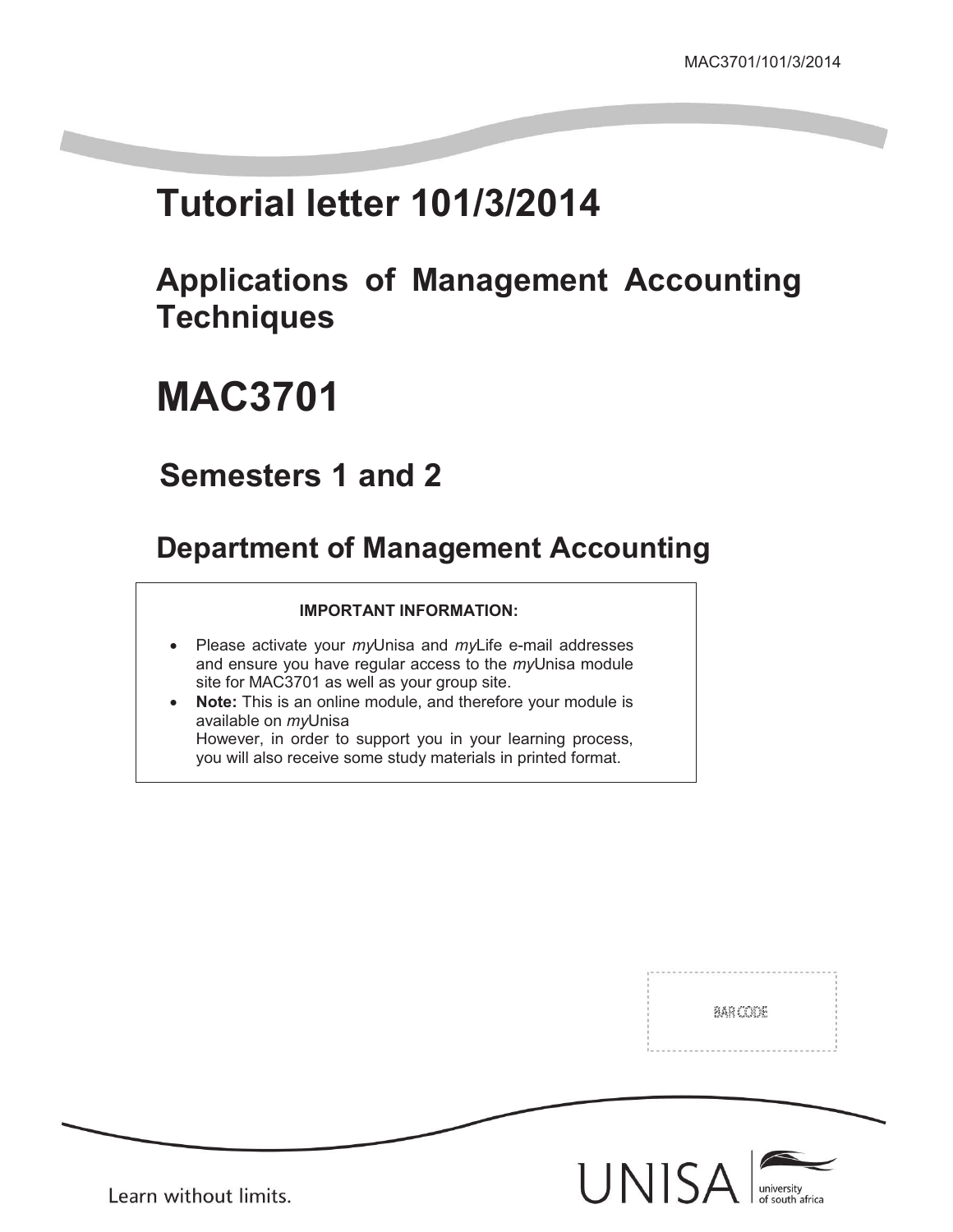### **CONTENTS**

| 1.                        |  |
|---------------------------|--|
| 1.1                       |  |
| 2.                        |  |
| 2.1                       |  |
| 2.2                       |  |
| 3.                        |  |
| 3.1                       |  |
| 3.2                       |  |
| 3.3                       |  |
| $\overline{\mathbf{4}}$ . |  |
| 4.1                       |  |
| 4.2                       |  |
| 4.3                       |  |
| 4.4                       |  |
| 5 <sub>1</sub>            |  |
| 5.1                       |  |
| 5.2                       |  |
|                           |  |
| 6.                        |  |
| 6.1                       |  |
| 6.2                       |  |
| 6.3                       |  |
| 6.4                       |  |
| 6.5                       |  |
| 6.6                       |  |
| 7.                        |  |
| 7.1                       |  |
| 7.2                       |  |
| 7.3                       |  |
| 8.                        |  |
| 9.                        |  |
| 9.1                       |  |
| 9.2                       |  |
| 10.                       |  |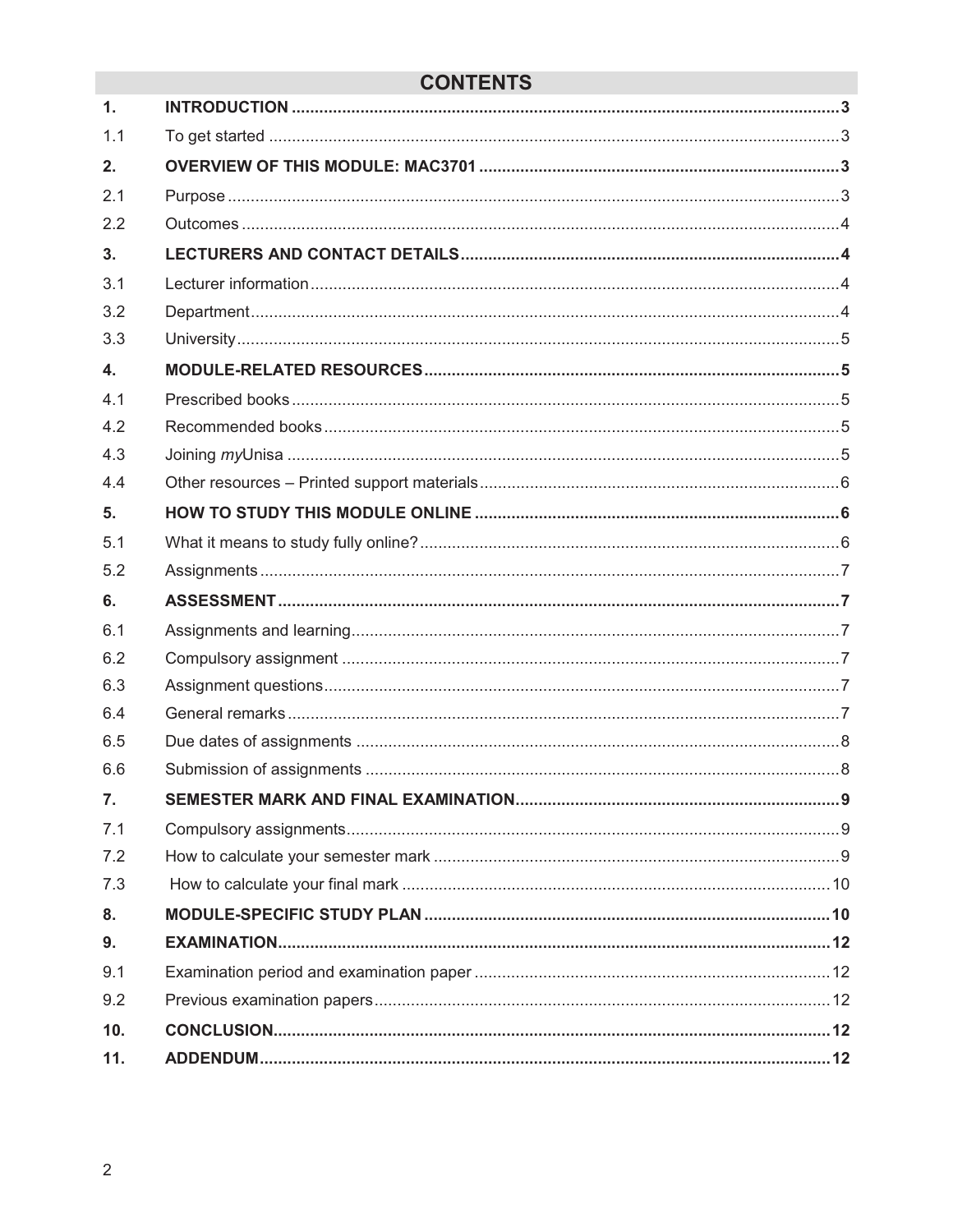### **IMPORTANT NOTE**:

Assignment 01/2014 which is compulsory, gives you admission to the examination. If you do not submit this assignment by the due date, you will not be allowed to write the examination. Also keep in mind that assignment 1 contributes 25% to your year mark.

### **1. INTRODUCTION**

Dear Student

Greetings to you and welcome to the **FULLY ONLINE** module, MAC3701. We will do our best to make studying this course interesting and rewarding. You will be well on your way to success if you start studying early in the year and resolve to put in a lot of effort when doing your assignments.

We cannot emphasise enough how important it is for you to register for a myLife e-mail address and be able to log on to *my*Unisa for the purposes of studying this module.

Because this is a fully online module, you need to use *my*Unisa to study this course. You need to visit the websites on *myUnisa* for MAC3701 frequently. The website for your module is MAC3701-14-S1 (semester 1) or MAC3701-14-S2 (semester 2).

### **1.1 To get started**

Because this is a fully online module, you need to go online to see your study materials and read what to do for the module. Go to the website here: https://my.unisa.ac.za and login with your student number and password. You will see MAC3701-14-S1 (semester 1) or MAC3701-14-2 (semester 2) in the row of modules in the orange blocks across the top of the webpage. Remember to also check in the "more"- tab if you cannot find it in the orange blocks. Click on the module you want to open.

In addition, you will receive this tutorial letter and a printed copy of the online study materials from your module in Tutorial Letter 501. While these printed materials may appear to be different from the online study materials, they are exactly the same and have been copied from the online *my*Unisa website.

We wish you success on your journey!

### **2. OVERVIEW OF THIS MODULE: MAC3701**

### **2.1 Purpose**

The purpose of this module is to equip students with the ability to apply various management accounting techniques in order to make decisions. Students learn how information is evaluated and used to control and improve business performance. This module is primarily intended for people who are interested in qualifying as registered Chartered Accountants (SAICA) or Management Accountants (CIMA). This module will enable students to develop the necessary competencies prescribed by these professional bodies.

The module is delivered via *my*Unisa by using the Internet. Peer group interaction takes place in the discussion forum and is used as a tool to communicate with fellow students. Your Lecturers will interact with students on *my*Unisa and via e-mail.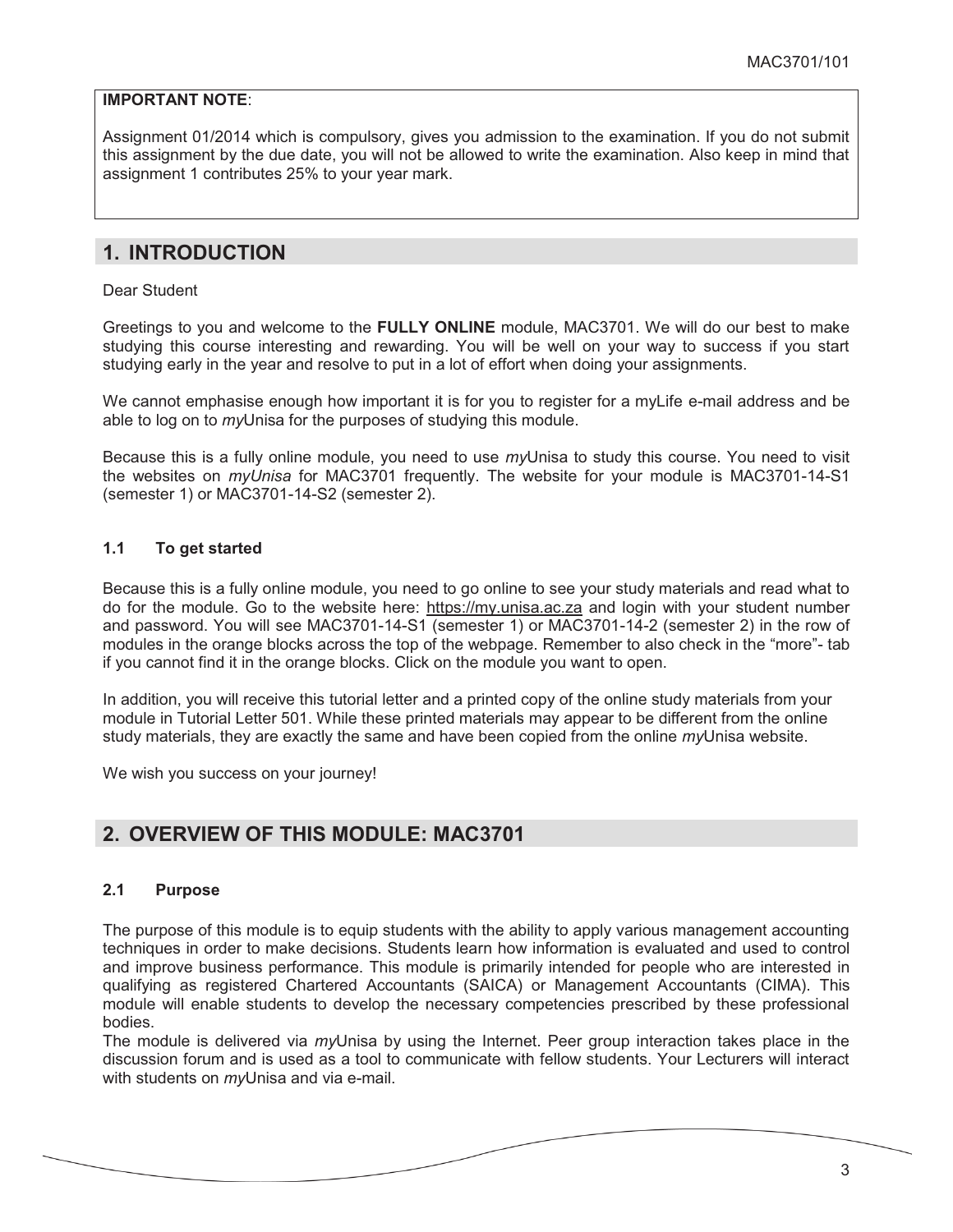### **2.2 Outcomes**

In MAC2601 you were introduced to the principles of management accounting. Here you acquired a basic knowledge of cost classification, cost behavior, cost analysis, cost estimation, cost objects and cost management accounting systems. You also understand and are able to apply planning, budgeting and control techniques. Furthermore you have the ability to analyse financial and other data to provide information for decision-making.

In this module you will be equipped to:

- Apply advanced cost concepts in managing costs and costing systems.
- Apply advanced techniques for planning, budgeting, controlling and evaluating performance, including divisionalisation and report thereon.
- Apply advanced concepts in long- and short-term decision making regarding resource allocation and pricing, including transfer pricing as well as interpreting measures of uncertainty surrounding any decision-making.
- Apply information technology (spreadsheet programmes) where suitable.

### **3. LECTURERS AND CONTACT DETAILS**

### **3.1 Lecturer information**

The lecturers responsible for this module are as follows:

| Lecturer's name:<br>Telephone number: | Mrs P R Berry<br>Building and office number: AJH vd Walt Building, Room 1 - 37<br>012 429 4415 (between 8:00 and 13:00 weekdays) |
|---------------------------------------|----------------------------------------------------------------------------------------------------------------------------------|
| Lecturer's name:<br>Telephone number: | Mrs A M Raath<br>Building and office number: AJH vd Walt Building, Room 1 - 39<br>012 429 4490 (between 8:00 and 13:00 weekdays) |

E-mail addresses for lecturers:

MAC3701-14-S1@unisa.ac.za (for use only during the **first semester**) MAC3701-14-S2@unisa.ac.za(for use only during the **second semester**)

Please do not hesitate to consult lecturers by e-mail or personally (by prior arranged appointment only), should you experience specific problems regarding the **content of this course**. Please have your study material open online when you contact us. Please note that enquiries with regards to matters not relating to the **content of the course** (e.g. non-receipt of study material, enquiries in respect of exam dates, venues, etc) must **not be directed to your lecturer** but can be e-mailed to the respective addresses. See 3.3 below.

### **3.2 Department**

The Department of Management Accounting is situated in Pretoria, at the main campus, on the first level of the AJH van der Walt Building.

The departmental contact numbers are as follows:

| Telephone number: | 012 429 4753 |
|-------------------|--------------|
| Fax number:       | 012 429 4894 |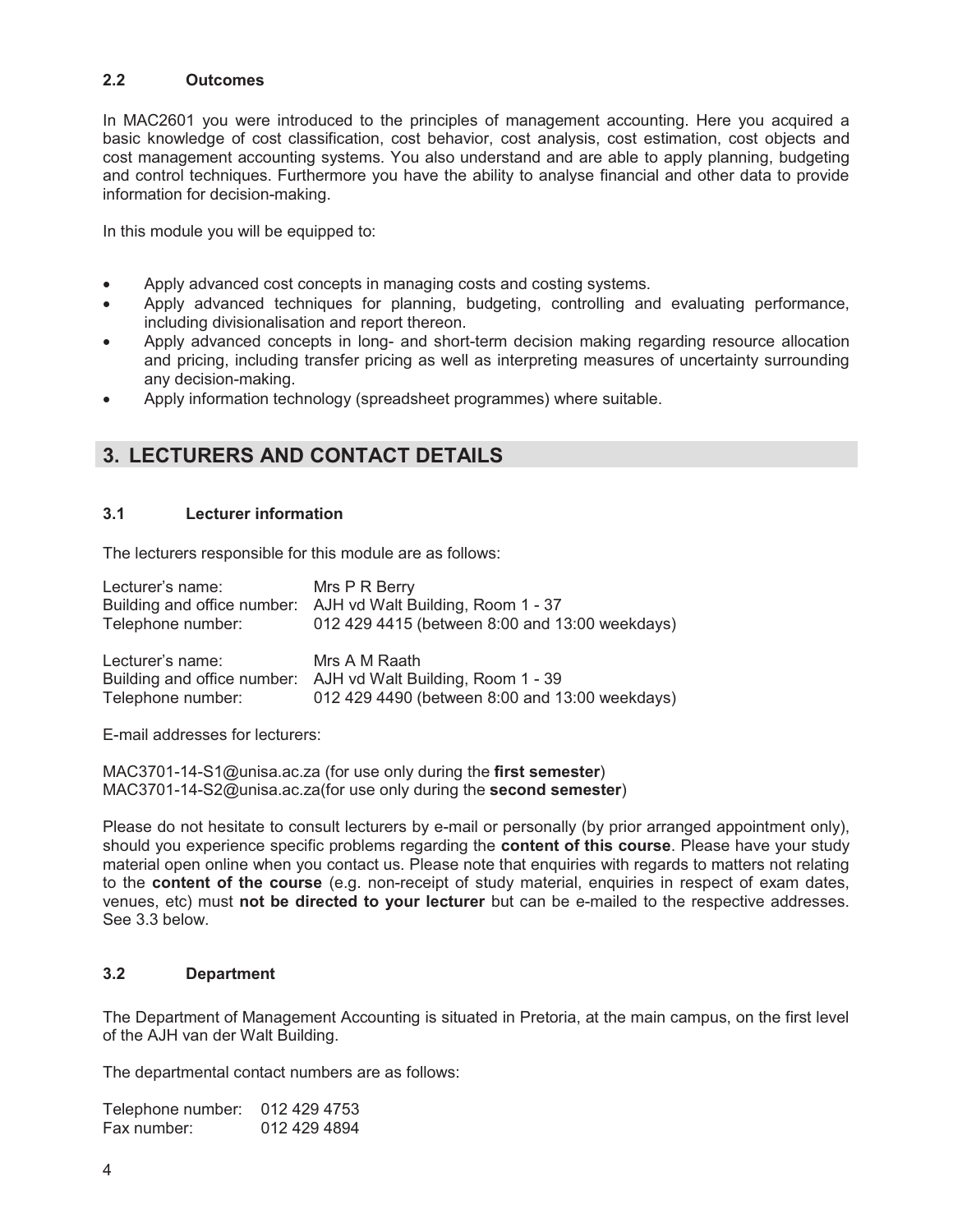### **3.3 University**

To contact the University, you should follow the instructions in the *My studies @ Unisa*. brochure. Remember to have your student number available when you contact the University.

Website: http://www.unisa.ac.za or Mobi: http://mobi.unisa.ac.za

E- mail addresses and SMS numbers:

| <b>E-mail addresses</b> | <b>SMS numbers</b> | Use to enquire about:          |
|-------------------------|--------------------|--------------------------------|
| study-info@unisa.ac.za  | 43578              | Applications and registrations |
| assign@unisa.ac.za      | 43584              | General assignment enquiries   |
| exams@unisa.ac.za       | 43584              | General examination enquiries  |
| despatch@unisa.ac.za    | 43579              | Study material                 |
| finan@unisa.ac.za       | 31954              | Student accounts               |
| gaudeamus@unisa.ac.za   | n/a                | <b>Graduation ceremonies</b>   |
| myUnisaHelp@unisa.ac.za | 43582              | myUnisa                        |
| myLifeHelp@unisa.ac.za  | 43582              | myLife e-mail accounts         |

### **4. MODULE-RELATED RESOURCES**

### **4.1 Prescribed books**

Your prescribed textbook for this module for this year is:

#### *Management and Cost Accounting* **by Drury Colin, 8th edition. 2012. Cengage Learning.**  ISBN: 978-1-4080-4180-2

Please consult the list of official booksellers and their addresses in *My studies @ Unisa*.

#### **Please note:**

It is **essential** that you either acquire or have the prescribed textbooks at your disposal.

We recommend that you purchase the prescribed textbook, as you will have to study it thoroughly and refer to it frequently. **We suggest that you obtain the book as soon as possible.**

#### **4.2 Recommended books**

It is important for you to enrich your studies by reading as extensively as possible and to use other sources to supplement the prescribed textbook.

### **4.3 Joining** *my***Unisa**

If you have access to a computer that is linked to the internet, you can quickly access resources and information at the University. The *my*Unisa learning management system is Unisa's online campus that will help you to communicate with your lecturers, with other students and with the administrative departments of Unisa – all through the computer and the internet.

You can start at the main Unisa website, http://www.unisa.ac.za, and then click on the *my*Unisa orange block. This will take you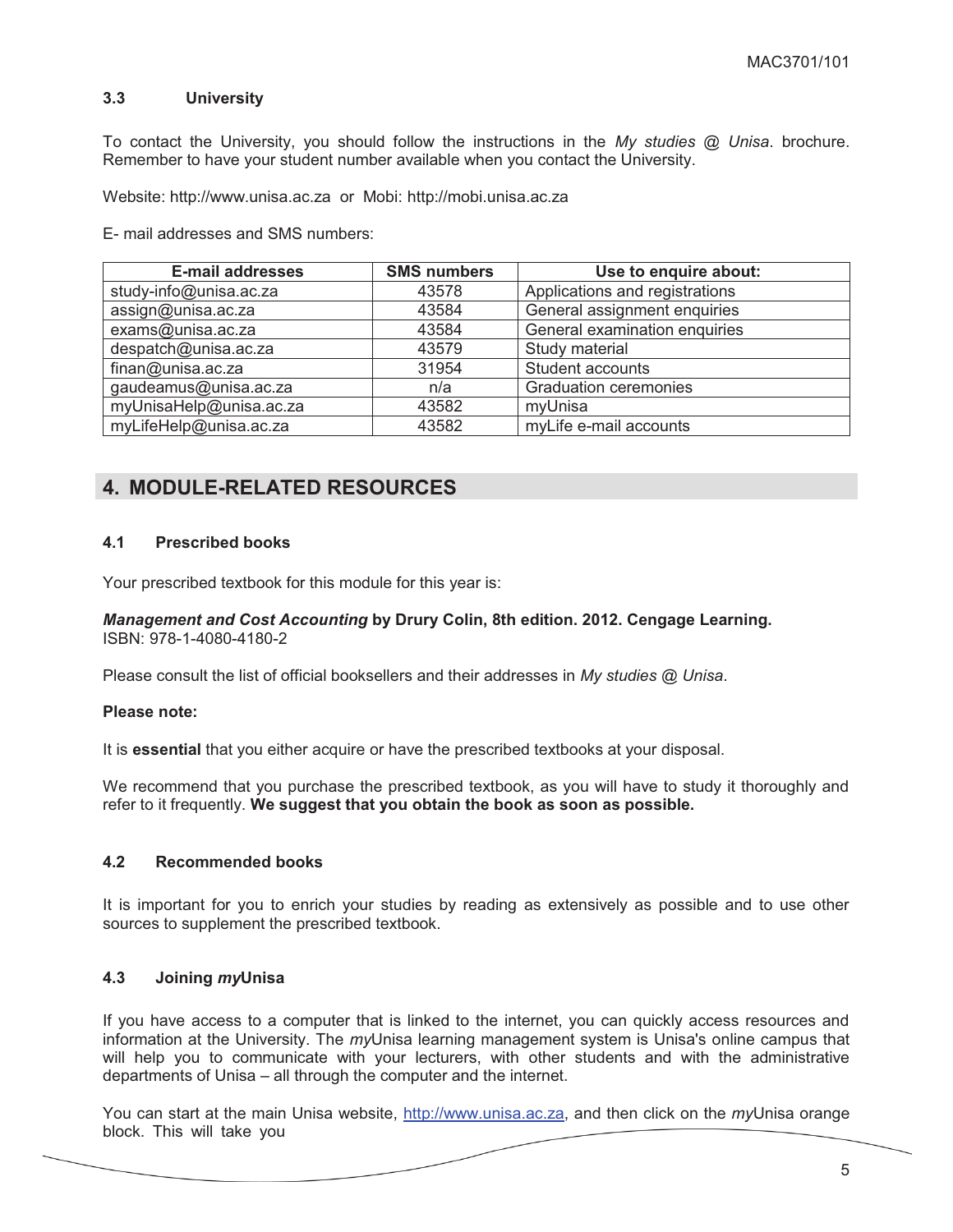to the *my*Unisa website. To go to the *my*Unisa website directly, go to https://my.unisa.ac.za. When you are on the *my*Unisa website*,* click on the "Claim UNISA Login" at the right-hand side of the screen. You will then be prompted to give your student number to claim your initial *my*Unisa as well as myLife login details.

Please consult the publication *my Studies @ Unisa* which you received with your study material for more information on *my*Unisa.

### **4.4 Other resources – Printed support materials**

Because we want you to be successful in this online module, we also provide you with some of the study materials in printed format. This will allow you to read the study materials, even if you are not online.

- These printed study materials will be sent to you at the beginning of the semester, but you do not have to wait to receive them to start studying – you can go online as soon as you register and all your study materials will be available.
- Therefore, the printed materials are not something that you need to wait for before you start with the module. It is only an **offline** copy of the formal content for the online module.
- This will give you the chance to do a lot of the studying of this module WITHOUT having to go to the internet or to an internet cafe. This will save you money, of course, and you will be able to take as much time as you need to read - and to re-read - the materials and do the assignments.

It is therefore very important that you log into *my*Unisa regularly. We recommend that you should do this at least every week or every 10 days to check for the following:

- **Check for new announcements**. You can also set up your myLife e-mail so that you receive the announcement e-mails on your cell phone.
- **Take part in the discussion forum**. You can communicate with your fellow students and discuss topical issues relating to the course content.

We hope that this system will help you to succeed in this online module by giving you extra ways to study the materials. At the same time, you **MUST** go online in order to complete the assignments on time and to get the most from the online course.

Remember, the printed support materials are a back-up to everything that can be found online, on *my*Unisa. There is no extra information in the printed materials. **In other words, you should NOT wait for the printed support materials to arrive to start studying.** 

### **5. HOW TO STUDY THIS MODULE ONLINE**

### **5.1 What it means to study fully online?**

This module is taught fully online, therefore the following is relevant:

- *All your study materials are designed to be online, on my***Unisa**. Even though we give you a printed copy to support your studies, the module is designed for online.
- Students may submit written assignments that should be typed and submitted online in a PDF document in the same manner that all other assignments are submitted online. Posted written assignments are also acceptable but online submission is recommended. The MCQ (multiple choice questions) assignments have to be completed on mark-reading sheets **either** by post **or** Mobile MCQ submission **or** electronically via *my*Unisa. No assignments may be submitted by fax or e-mail.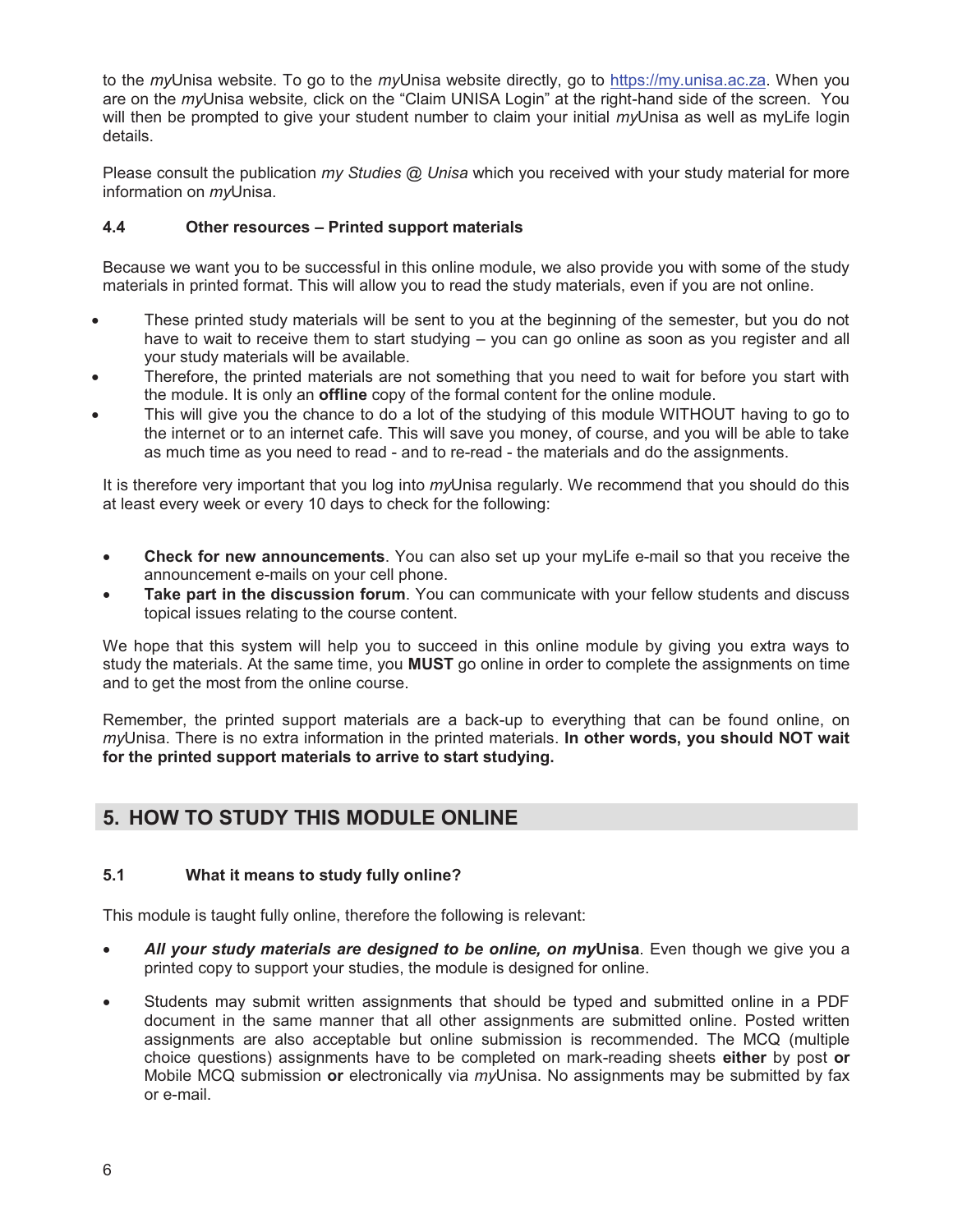- Note that it will be wise to submit assignments electronically via *my*Unisa a few days before the due date as the system is often overloaded on the due date. *If the system gives an error message, please wait a while and try again until your assignment is accepted.*
- *All of the communication between yourself and the university also happens online* by email and in the discussion forum. You can use these ways to ask questions and contact your lecturers. This also means that your lecturers will communicate with you in the same way – through e-mails, with announcements and in the discussion forum on *my*Unisa.

### **5.2 Assignments**

For your convenience, the assignments for 2014 are provided in the addendum to this tutorial letter as annexures. You will also find the assignments under "Official study material" on *my*Unisa*.* 

### **6. ASSESSMENT**

### **6.1 Assignments and learning**

Assignments and tutorial letters form an integral part of your tutorial matter and you must study them for examination purposes.

### **6.2 Compulsory assignment**

When you submit the compulsory assignment (Assignment 01), it will prove that you are an active student and will therefore earn you admission to the examination. The mark you obtain for the compulsory assignment will have no influence on your admission to the examination. However, it will contribute towards your semester mark.

You will undoubtedly realise the importance of commencing your study programme in good time so that you can obtain admission to the examination and earn a good semester mark.

#### **6.3 Assignment questions**

The assignment questions are available on *my*Unisa and included in annexures to this tutorial letter. From the menu on your left, select "Home". Then click on the link provided for each assignment. You can find the links in the "Welcome" message on your home page.

### **6.4 General remarks**

- (a) You must submit the **compulsory assignment** (Assignment 01) before or on the due date to obtain admission to the examination. Make sure you mark it as "01".
- (b) It is in your own interest to **retain a copy of the proof you received when submitting Assignment 01,** so that you can produce this in the event of any dispute concerning whether or not the assignment was received.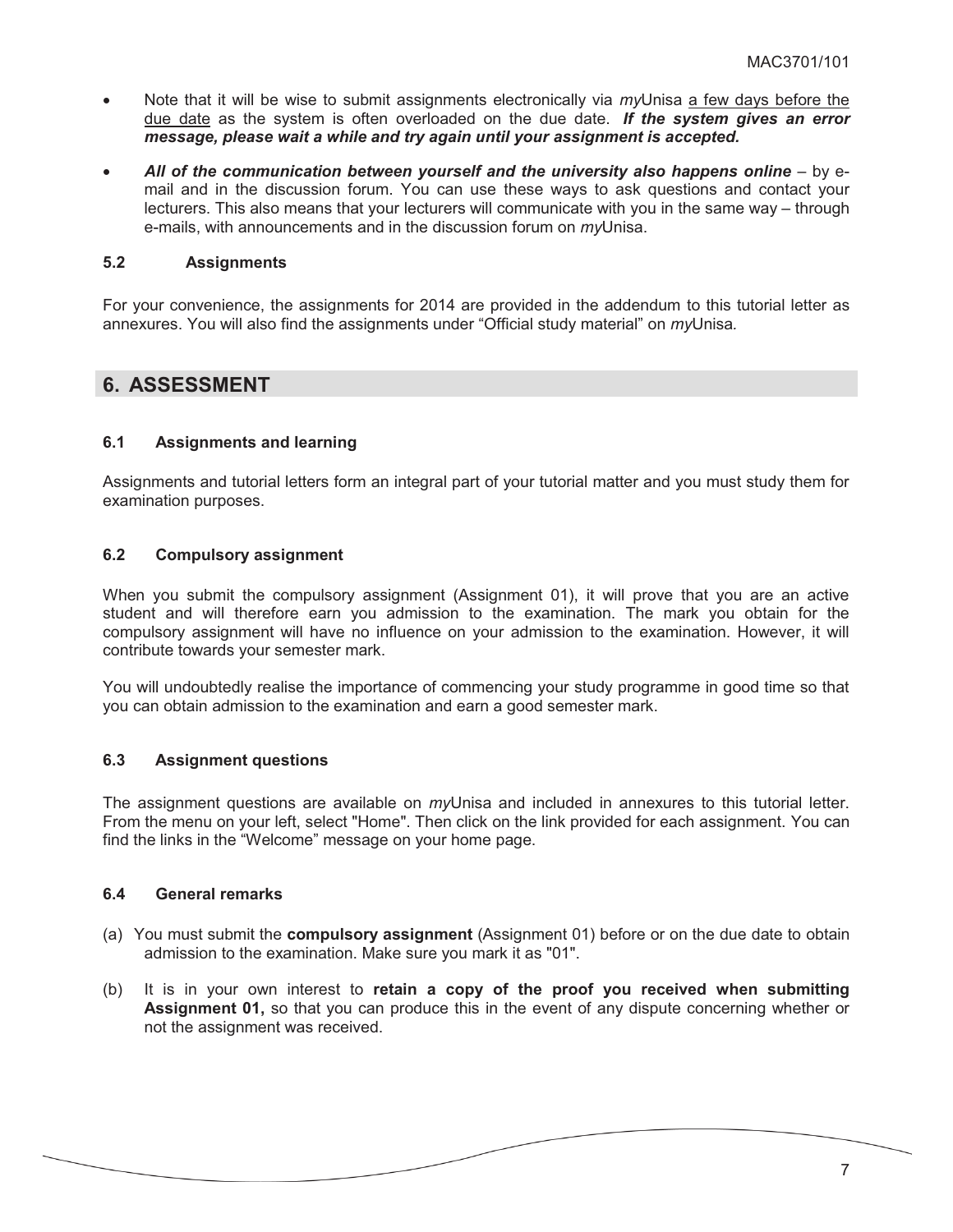(c) Your **semester mark** of 10% will contribute towards your final mark **(if you obtain at least 40% in the examination)**. The assignments will contribute to the semester mark as follows:

| Assignment 1 | 25% |
|--------------|-----|
| Assignment 2 | 50% |
| Assignment 3 | 25% |

### (d) **Plagiarism**

Plagiarism is the act of taking the words, ideas and thoughts of others and passing them off as your own. It is a form of theft which involves a number of dishonest academic activities. Al students receive the *Disciplinary code for students* (latest version) at registration. Please study the code. Kindly read Unisa's *Policy on copyright infringement and plagiarism* as well.

### **PLEASE NOTE: You should address enquiries about assignments to assign@unisa.ac.za**

### **6.5 Due dates of assignments**

|                   | Semester 1<br><b>Semester 2</b> |            |               |            |
|-------------------|---------------------------------|------------|---------------|------------|
| <b>Assignment</b> | Unique number                   | Due date   | Unique number | Due date   |
| 01                | 350657                          | 10/03/2014 | 351193        | 18/08/2014 |
| 02                | 350844                          | 31/03/2014 | 351277        | 08/09/2014 |
| 03                | 351021                          | 22/04/2014 | 351478        | 29/09/2014 |

The due dates for the submission of the assignments are as follows:

### **6.6 Submission of assignments**

Although you may still submit assignments by post, we would like to encourage you to submit them online on *my*Unisa, since this is a **fully online module.** The MCQ (multiple choice questions) assignment has to be completed on a mark-reading sheet. Mark-reading sheets may be submitted by post or electronically via *my*Unisa. Please refer to the brochure *my STUDIES @ Unisa* on how to submit the assignment on a mark-reading sheet or electronically via *my*Unisa.

The written assignment needs to be written and posted or typed and submitted in a PDF document submitted online on *my*Unisa.

### **Submitting assignments on** *my***Unisa**

- Go to http://my.unisa.ac.za.
- Enter your student number and password.
- Select the module.
- Click on "Assignments" in the left-hand menu.
- Click on the number of the assignment you want to submit.
- Follow the instructions on the screen.

Receipt of assignments after the due date disrupts the marking programme and the uncontrolled submission of assignments furthermore creates administrative problems. You are requested to carefully note the under mentioned requirements and suggestions and to adhere strictly to them.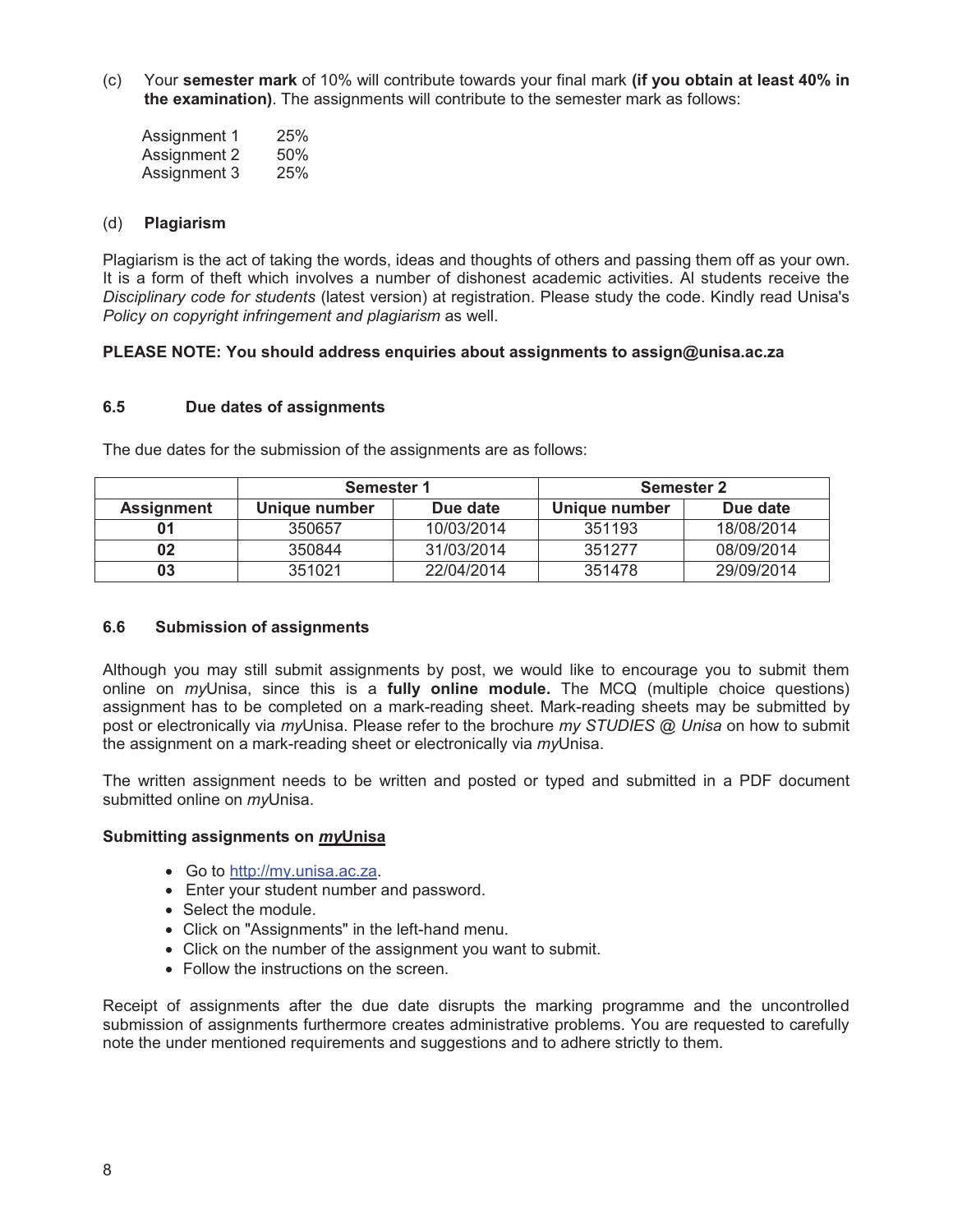- **1. NO EXTENSION OF TIME WILL BE GIVEN FOR THE SUBMISSION OF ANY OF THESE ASSIGNMENTS, AS SOLUTIONS WILL BE FORWARDED AUTOMATICALLY TO ALL STUDENTS SHORTLY AFTER THE DUE DATES.**
- **2. NO CORRESPONDENCE OR TELEPHONE CONVERSATION WILL BE CONDUCTED REGARDING THE LATE SUBMISSION OF ASSIGNMENTS.**
- **3. ASSIGNMENTS RECEIVED AFTER THE DUE DATE WILL NOT BE MARKED.**

### **7. SEMESTER MARK AND FINAL EXAMINATION**

Assessment system:

### **7.1 Compulsory assignments**

For students to benefit from our formative tuition and assessments, the management of the University decided to introduce compulsory assignments for all modules.

Submission of **compulsory assignment 01** will earn you admission to the examination. This assignment consists of multiple choice type questions. The mark you earn for compulsory assignment 01 will contribute 25% towards your semester mark, which comprises 10% of your final mark. Assignment 01/2014 FIRST SEMESTER must be completed if you are registered for the first semester, and 01/2014 SECOND SEMESTER must be completed if you are registered for the second semester.

**Admission to the examination** will therefore only be **obtained by submitting compulsory assignment 01** and the marks obtained for it will contribute towards your semester mark.

**Assignment 02** is a written assignment which also contributes 50% towards your semester mark, which comprises 10% of your final mark.

**Assignment 03** consists of multiple choice type questions and contributes 25% towards your semester mark, which comprises 10% of your final mark.

**PLEASE NOTE: Enquiries about assignments (e.g. whether or not the University has received your assignment or the date on which an assignment was returned to you) must be e-mailed to assign@unisa.ac.za**

#### **7.2 How to calculate your semester mark**

The **mark obtained** for compulsory assignment 01 counts 2,5%, the **mark obtained** for assignment 02 counts 5% and the **mark obtained** for assignment 03 counts 2,5%, giving a semester mark out of 10% towards the final mark.

Students require a combined final mark of 50% to pass a module. This final mark is calculated as follows: **2,5%** for assignment 01, **5%** for assignment 02 and **2,5%** for assignment 03 + **90% x mark obtained in the examination.** 

If a student fails the examination with less than 40%, the semester mark will not be used to calculate the final mark. How it will work in practice?

The marks you obtain for the compulsory assignments 01, 02 and 03 will be your semester mark, contributing towards a possible maximum of 10% of your final mark. Your semester mark however, will only be taken into account to calculate your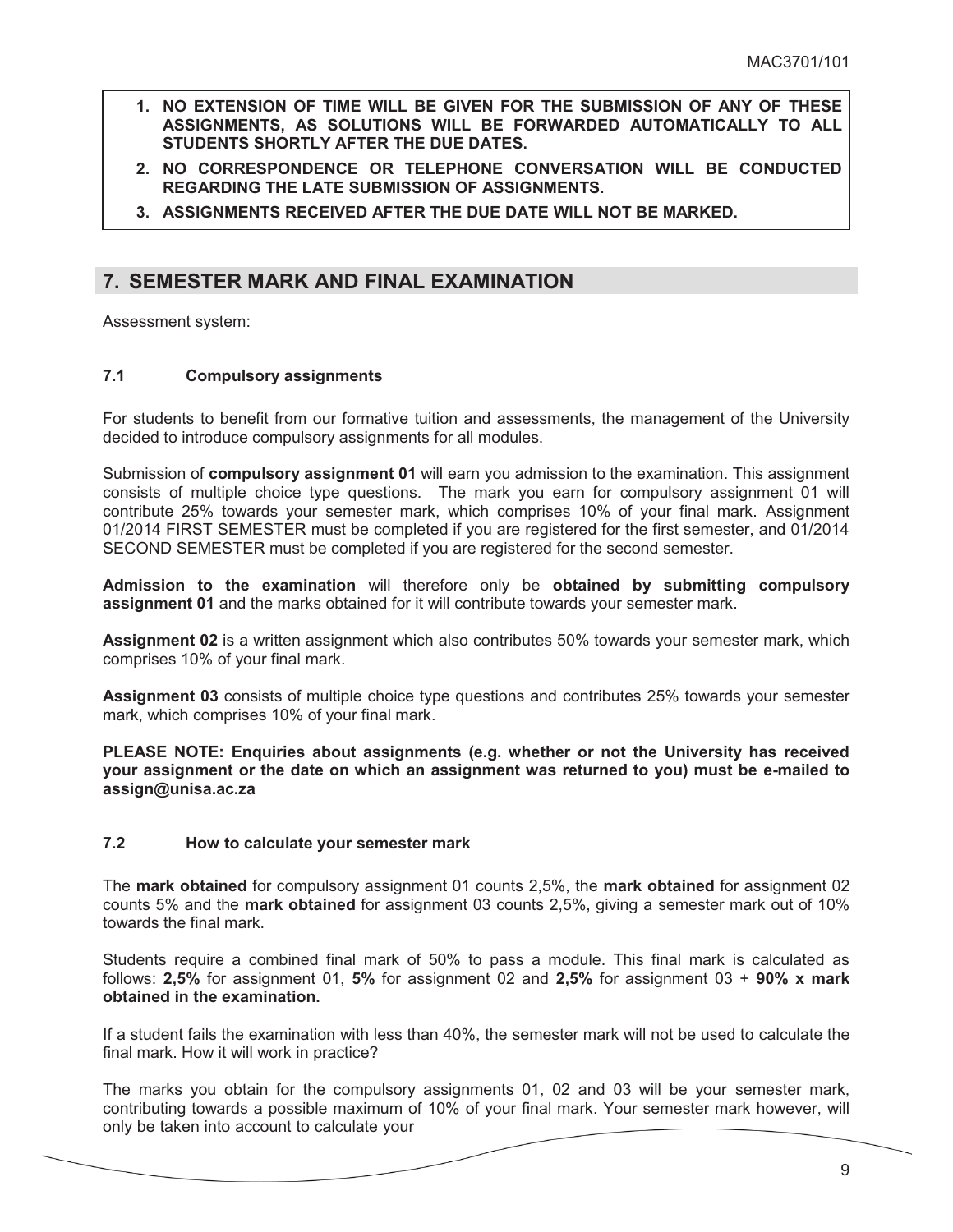final mark if you obtained 40% and more in the examination.

Your semester mark will be taken into account as follows:

- mark (%) for compulsory assignment 01: 25% of semester mark (2,5% of final mark)
- mark (%) for compulsory assignment 02: 50% of semester mark (5% of final mark)
- mark (%) for compulsory assignment 03: 25% of semester mark (2,5% of final mark)

### **7.3 How to calculate your final mark**

The semester mark will contribute 10% towards your **final mark**. The mark you obtain in the examination will count 90% and your semester mark will count 10%. If you earn 75% for compulsory assignment 01, 65% for compulsory assignment 02, 68% for assignment 03 and 48% for the examination, your final mark will be 50,03% i.e. [(75% x 0,25) + (65% x 0,5) + (68% x 0,25) x 10% + 43,20% (48% x 90%)]

**A sub minimum of 40% in the examination is however required, before the semester mark will be taken into account towards your final mark.** 

### **8. MODULE-SPECIFIC STUDY PLAN**

Read the information on general time management and planning skills contained in the *myStudies @ Unisa* brochure.

Plan your studies properly so as to achieve specific study goals at predetermined dates. This avoids a haphazard approach to your studies and the use of ineffective study techniques

#### . **Suggested study programme for 2014**

### **First priority - Compulsory assignment 01 (to gain admission to the examination and contributing 25% towards your year-mark)**

Study Topics 1 (Advanced behavioural aspects of costs) and 2 (Advanced concepts in costing systems).

Complete and submit compulsory assignment number 01 before the due date. This is a multiple choice questions (MCQ) assignment.

### **Second Priority – Assignment 02 (contributing 50% towards your year-mark)**

Study Topics 3 (Integrated planning and budgeting), 4 (Standard costing: further analysis of variances and investigations), 5 (Performance management in decentralised entities) and 6 (Relevant decision making in various scenarios).

Complete and submit compulsory assignment number 02 before the due date. This is a written assignment.

### **Third Priority – Assignment 03 (contributing 25% towards your year-mark)**

Study Topics 7 (Pricing for internal and external purposes) and 8 (Advanced aspects of sensitivity analysis).

Complete and submit compulsory assignment number 03 before the due date. This is a MCQ assignment.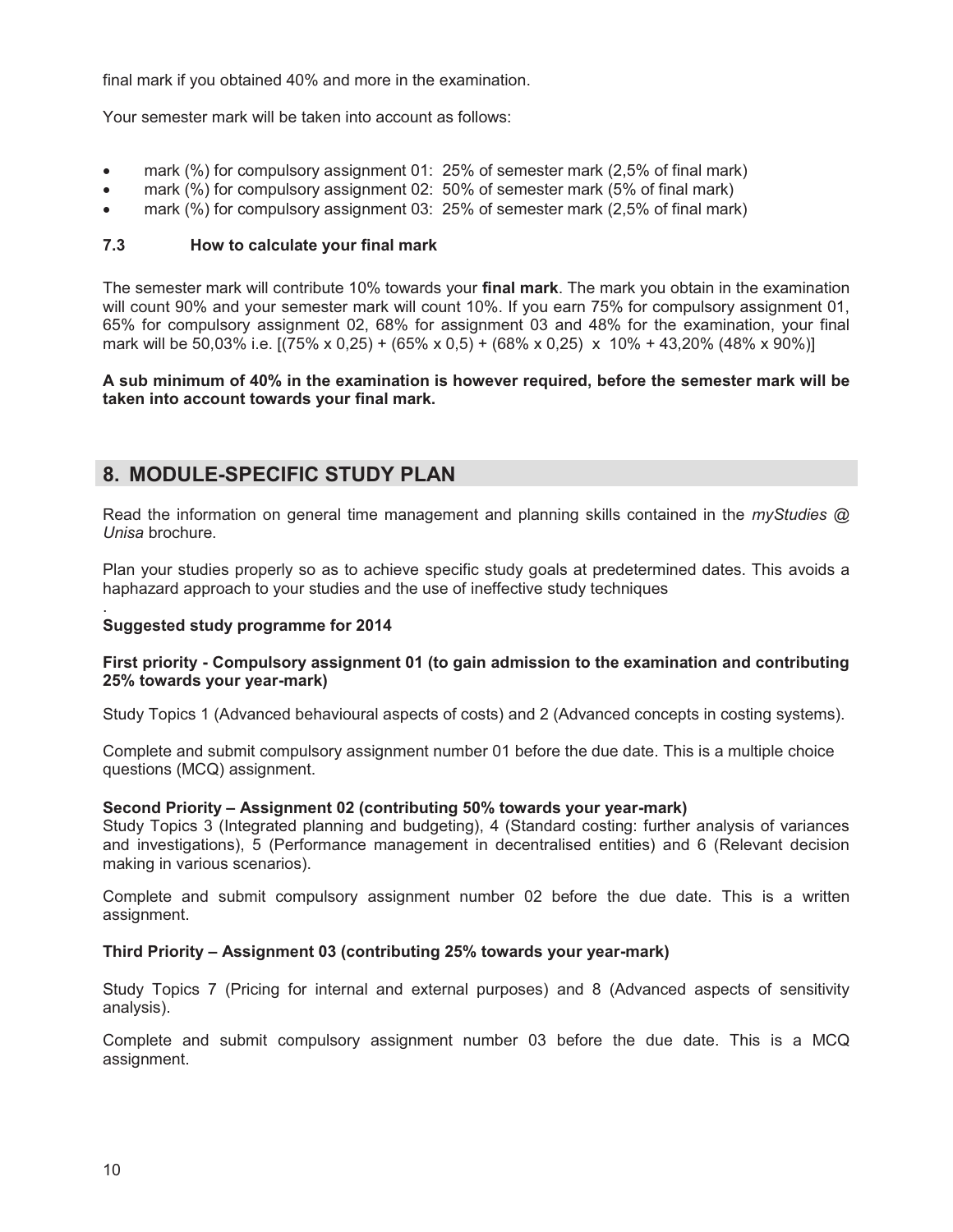### **Suggested study programme**

### **Semester 1**

| <b>Date</b>                    | Topics from the study material                                                                                                                                                                                                                                                 | <b>Assignment</b>                                                                                                                                             | Due date   |
|--------------------------------|--------------------------------------------------------------------------------------------------------------------------------------------------------------------------------------------------------------------------------------------------------------------------------|---------------------------------------------------------------------------------------------------------------------------------------------------------------|------------|
| 31/01/2014<br>to<br>07/03/2014 | <b>Topic 1</b> - Advanced behavioural<br>aspects of costs<br><b>Topic 2</b> – Advanced concepts in<br>costing systems                                                                                                                                                          | 01/2013 First semester<br><b>(COMPULSORY FOR</b><br><b>ADMISSION TO THE</b><br><b>EXAMINATION PLUS A 25%</b><br><b>CONTRIBUTION TO YEAR-</b><br><b>MARK</b> ) | 10/03/2014 |
| 10/03/2014<br>to<br>28/03/2014 | Topic 3 - Integrated planning and<br>budgeting<br>Topic 4 - Standard costing: further<br>analysis of variances<br>andl<br>investigations<br>Topic 5 - Performance management<br>in decentralised entities<br><b>Topic 6</b> – Relevant decision making in<br>various scenarios | 02/2013 First semester<br><b>(FOR 50% CONTRIBUTION</b><br><b>TOWARD YEAR-MARK)</b>                                                                            | 31/03/2014 |
| 31/03/2014<br>to<br>18/04/2014 | <b>Topics <math>1 - 6</math></b> (as above)<br><b>Topic 7</b> – Pricing for internal and<br>external purposes<br>Topic 8 - Advanced aspects of<br>sensitivity analysis                                                                                                         | 03/2013 First semester<br><b>(FOR 25% CONTRIBUTION</b><br><b>TOWARD YEAR-MARK)</b>                                                                            | 22/04/2014 |

#### **Semester 2**

| <b>Date</b>                    | Topics from the study material                                                                                                                                                                                                                                                       | <b>Assignment</b>                                                                                                                                              | Due date   |
|--------------------------------|--------------------------------------------------------------------------------------------------------------------------------------------------------------------------------------------------------------------------------------------------------------------------------------|----------------------------------------------------------------------------------------------------------------------------------------------------------------|------------|
| 14/07/2014<br>to<br>15/08/2014 | <b>Topic 1</b> - Advanced behavioural<br>aspects of costs<br><b>Topic 2</b> – Advanced concepts in<br>costing systems                                                                                                                                                                | 01/2013 Second semester<br><b>(COMPULSORY FOR</b><br><b>ADMISSION TO THE</b><br><b>EXAMINATION PLUS A 25%</b><br><b>CONTRIBUTION TO YEAR-</b><br><b>MARK</b> ) | 18/08/2014 |
| 18/08/2014<br>to<br>05/09/2014 | <b>Topic 3</b> – Integrated planning and<br>budgeting<br>Topic 4 - Standard costing: further<br>analysis of variances<br>and<br>investigations<br>Topic 5 - Performance management<br>in decentralised entities<br><b>Topic 6</b> – Relevant decision making in<br>various scenarios | 02/2013 Second semester<br><b>(FOR 50% CONTRIBUTION</b><br><b>TOWARD YEAR-MARK)</b>                                                                            | 08/09/2014 |
| 08/09/2014<br>to<br>26/09/2014 | Topics $1 - 6$ (as above)<br><b>Topic 7</b> – Pricing for internal and<br>external purposes<br>Topic 8 - Advanced aspects of<br>sensitivity analysis                                                                                                                                 | 03/2013 Second semester<br><b>(FOR 25% CONTRIBUTION</b><br><b>TOWARD YEAR-MARK)</b>                                                                            | 29/09/2014 |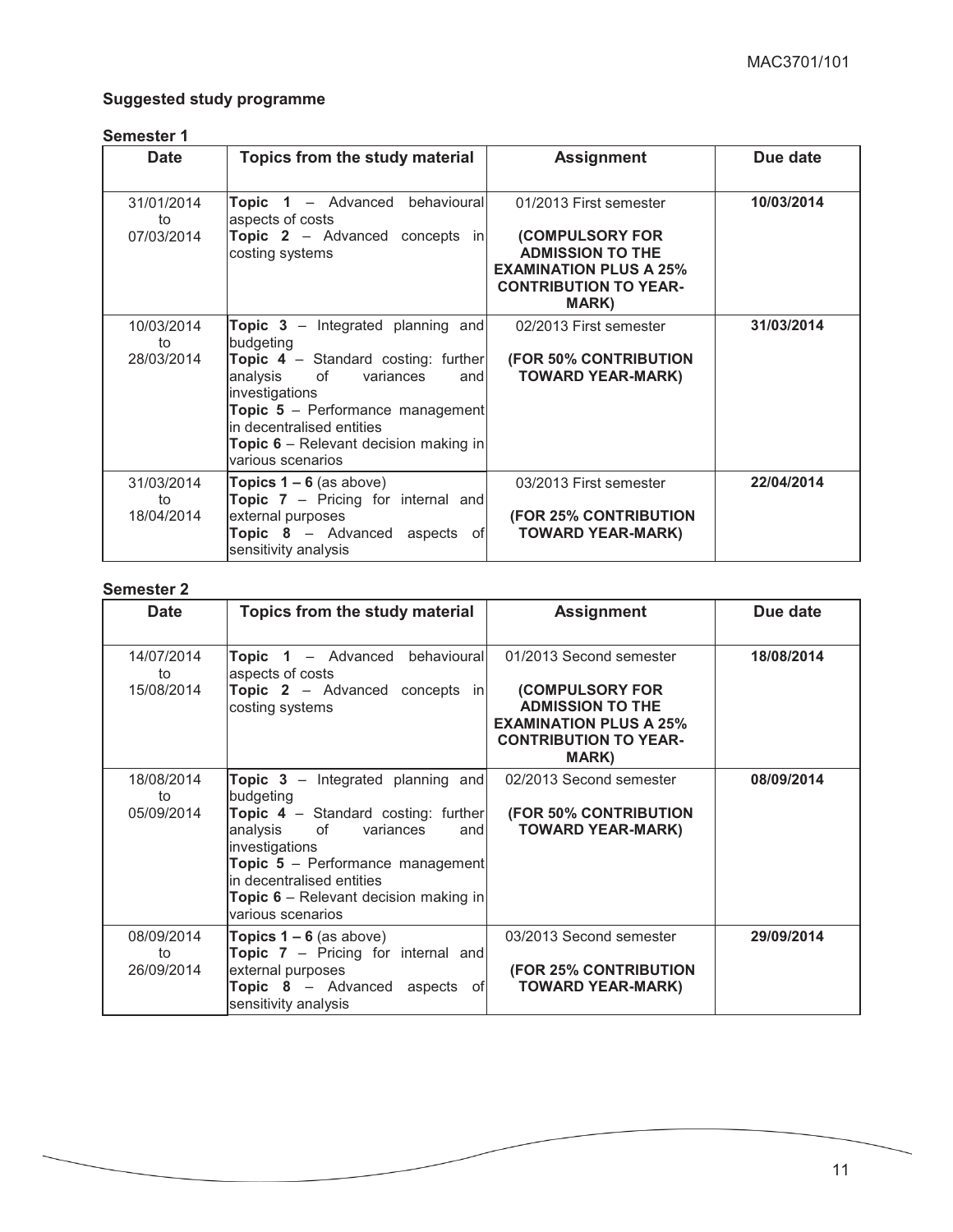### **9. EXAMINATION**

### **9.1 Examination period and examination paper**

**Date:** May/June (First semester) and October/November (Second semester) **Duration:** Two hours **Marks:** 100 **Covers the whole syllabus (Topics 1 to 8)** 

The exam will consist entirely of written questions. There will be no multiple-choice questions. During the year, the Examination Section will provide you with information regarding the examination in general, examination venues, examination dates and examination times.

### **9.2 Previous examination papers**

This is the first year that MAC3701 is offered and there are therefore no prior papers. You may accept that examination questions will be similar to the questions asked in the activities in your study guide and in the assignments.

### **10. CONCLUSION**

In spite of care taken to ensure that study guides, assignments and suggested solutions are comprehensive and free from errors, omissions and discrepancies may occur. Should you come across such matters, or matters which are not clearly expressed, kindly let us know to enable us to effect the necessary corrections.

Do not hesitate to contact your lecturer by e-mail if you are experiencing problems with the content of this tutorial letter or any aspect of the module.

We wish you a fascinating and satisfying journey through the learning material and trust that you will complete the module successfully.

Enjoy the journey!

MAC3701 lecturers

### **11. ADDENDUM**

| <b>ANNEXURE A:</b> | COMPULSORY ASSIGNMENT 01/2013 FOR THE FIRST SEMESTER  |
|--------------------|-------------------------------------------------------|
| <b>ANNEXURE B:</b> | COMPULSORY ASSIGNMENT 01/2013 FOR THE SECOND SEMESTER |
| <b>ANNEXURE C:</b> | ASSIGNMENT 02/2013 FOR THE FIRST SEMESTER             |
| <b>ANNEXURE D:</b> | ASSIGNMENT 02/2013 FOR THE SECOND SEMESTER            |
| <b>ANNEXURE E:</b> | ASSIGNMENT 03/2013 FOR THE FIRST SEMESTER             |
| <b>ANNEXURE F:</b> | ASSIGNMENT 03/2013 FOR THE SECOND SEMESTER            |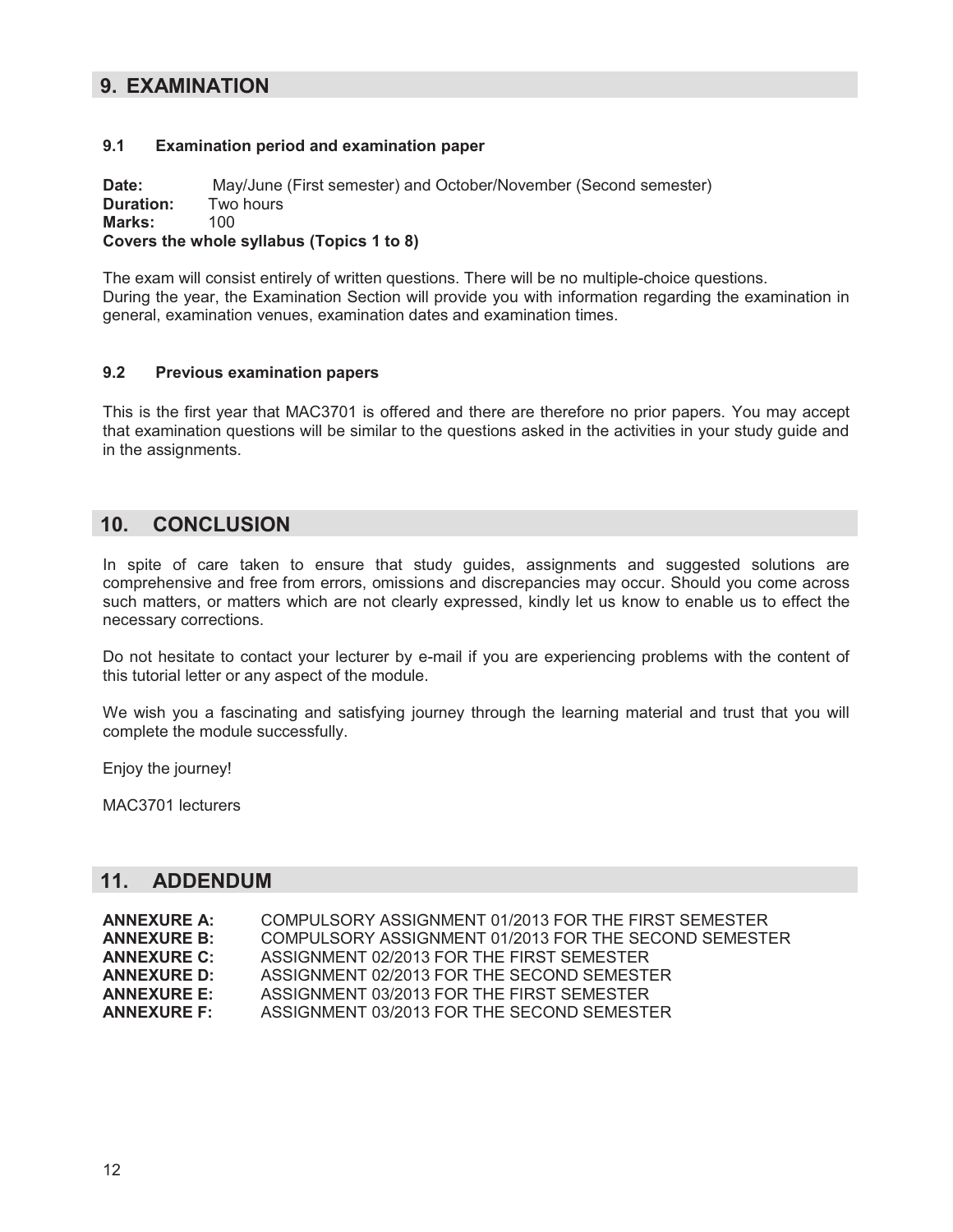### **ANNEXURE A COMPULSORY ASSIGNMENT 01/2014 FIRST SEMESTER**  *THIS ASSIGNMENT MUST BE COMPLETED IF YOU ARE REGISTERED FOR THE FIRST SEMESTER.*

This assignment must be completed on the mark-reading sheet supplied. Mark-reading sheets may be submitted either by post or electronically via *my*Unisa. Please refer to the *My STUDIES* @ Unisa brochure on how to use and complete a mark-reading sheet or to paragraph 6.6 of this tutorial letter to submit the assignment through *my*Unisa.

Please remember to enter the **correct** unique number of the assignment on the mark-reading sheet.

### **DUE DATE: SEMESTER 1: 10 March 2014**

### **UNIQUE NUMBER: 350657**

### **Assignment 01/2013 FIRST SEMESTER**

This assignment consists of 10 multiple choice questions. Each question must be considered independently, unless specific reference is made to information in another question. Each question has only one correct answer.

### **The following information must be used to answer questions 1 and 2, bearing in mind that subquestions must be considered independently of one another.**

Abelia (Pty) Ltd is a wholesaler of sporting equipment. The business sells approximately 8 500 tennis rackets per annum. Sales are evenly distributed throughout the year, and the business is operational for 330 days per annum.

### **Additional information:**

| Purchase price                   | R450             |
|----------------------------------|------------------|
| Order costs                      | R <sub>175</sub> |
| Lead time                        | 6 days           |
| Cost of capital (after taxation) | 20%              |
| Direct inventory holding costs   | R <sub>25</sub>  |

### **QUESTION 1**

The economic order quantity for the tennis rackets is:

| (1) | ≈345 units |  |
|-----|------------|--|
|-----|------------|--|

- (2) ≈182 units
- (3) ≈161 units
- (4) ≈79 units
- (5) None of the above options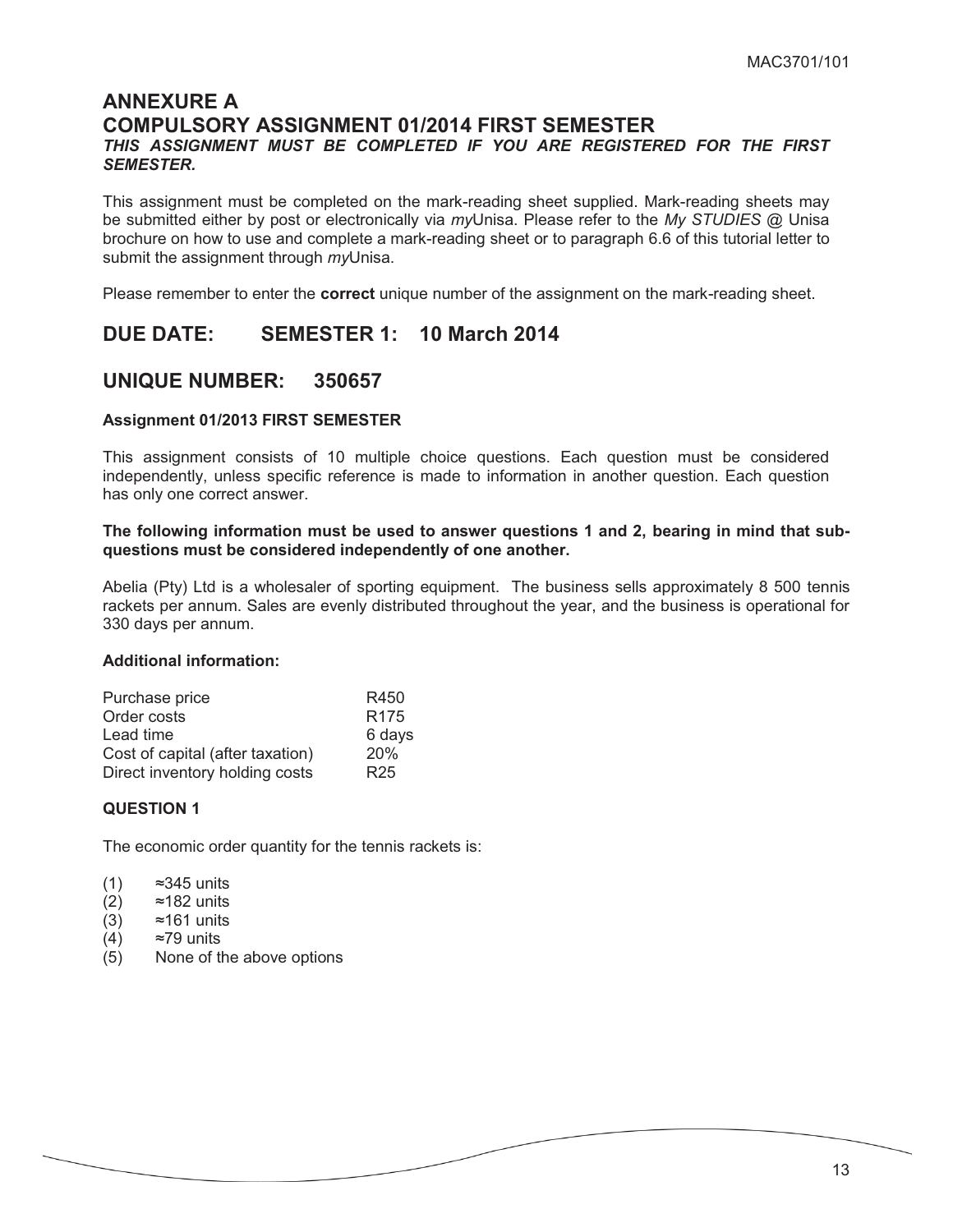The re-order point for the tennis rackets if 30 tennis rackets are kept as safety inventory is:

- $(1)$  $\approx$ 185 units
- $(2)$  $\approx$ 155 units
- $(3)$  $\approx$ 56 units
- $(4)$  $\approx$ 30 units
- (5) None of the above options

### **The following information must be used to answer questions 3 to 5, bearing in mind that subquestions must be considered independently of one another.**

Birch Ltd has just started manufacturing 10-seater dining tables with chairs, and to date has manufactured and sold four of these sets. Cedar PLC, a wholesaler, is interested in purchasing 12 of these dining tables and chairs sets and would like a quote from Birch Ltd.

The variable manufacturing costs for the first four dining table and chairs sets was as follows:

| Direct labour at R50 per labour hour                                        | 15 360  |
|-----------------------------------------------------------------------------|---------|
| Direct material costs                                                       | -23.210 |
| Overheads (variable at 40% direct labour hours, and 60% raw material costs) | 22 000  |

### **Additional information:**

- 1. The total direct labour hours to manufacture the first set were 120 hours, and the total direct labour hours to manufacture the first two sets were 192 hours.
- 2. Fixed production overheads solely for the manufacture of the first 32 sets amount to R64 000.
- 3. Organisational overheads of the enterprise are to be apportioned at a rate of 5% of direct labour costs.
- 4. Raw material costs have increased by 10% since the first four sets were produced.
- 5. It is expected that the learning rate will be maintained for the manufacture of the first 32 sets.

### **In general, hours must be rounded off to 3 decimals. Final hours must, however, be rounded off to the nearest hour. All other calculations must be rounded off to the nearest rand or unit.**

### **QUESTION 3**

The learning curve is:

- (1) 0,96
- (2) 0,80
- (3) 96%
- (4) 80%
- None of the above options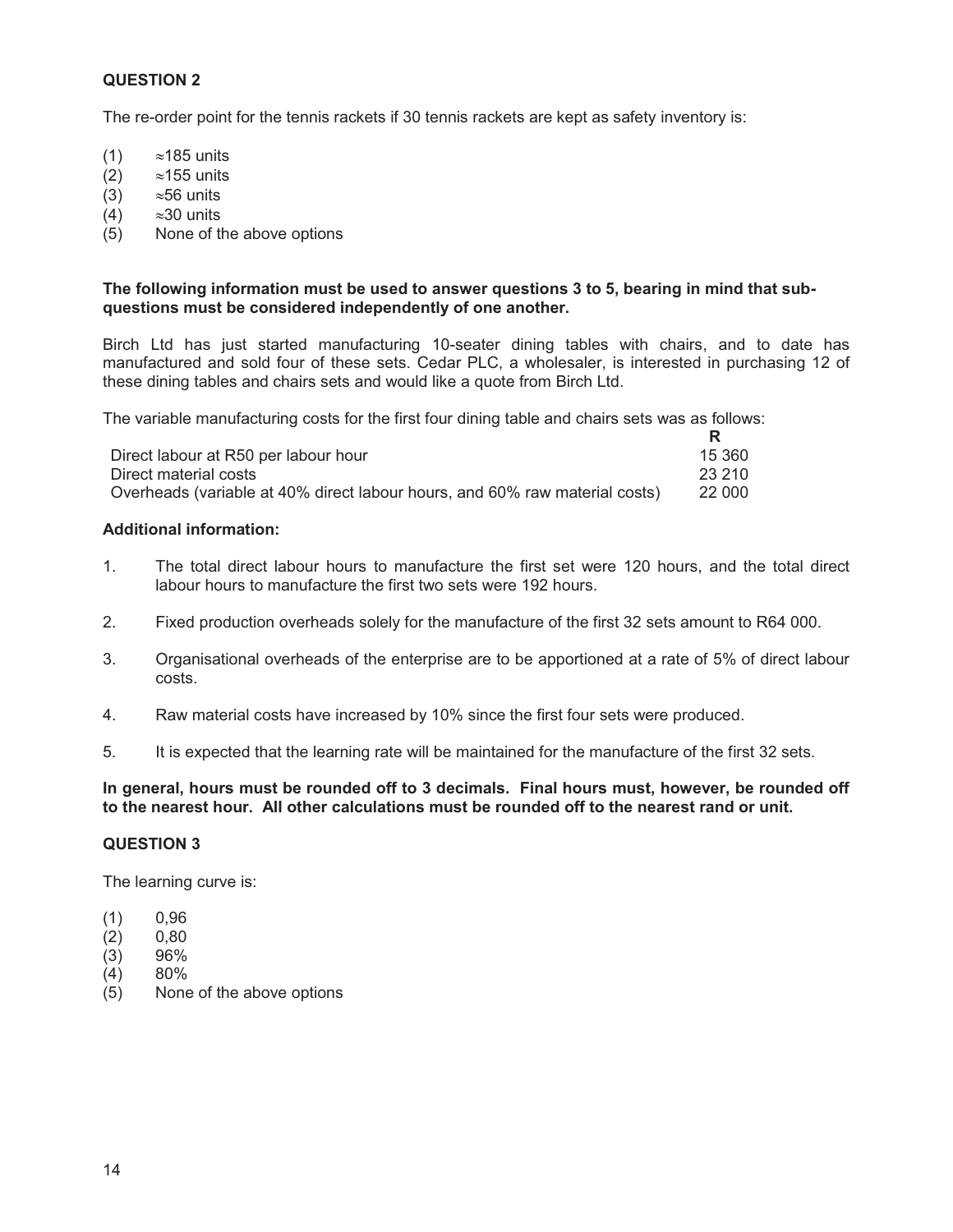The time required to manufacture 12 dining table and chair sets is:

- (1)  $\approx$  594 hours<br>(2)  $\approx$  479 hours
- (2)  $\approx$ 479 hours<br>(3)  $\approx$ 307 hours
- (3)  $\approx$  307 hours<br>(4)  $\approx$  286 hours
- (4)  $\approx$  286 hours<br>(5)  $\approx$  None of th
- $\approx$  None of the above options

### **QUESTION 5**

The minimum selling price that the company can quote for the 12 sets in order to recover the **relevant costs** and earn a profit of 25% based on the cost price is:

- (1) R218 576
- (2) R220 074
- (3) R233 148
- (4) R237 725
- (5) None of the above options

#### **The following information must be used to answer questions 6 and 7, bearing in mind that subquestions must be considered independently of one another.**

Dogwood Manufacturers process a single product into 2 separate products, Ebony and Fir. Both products can be sold at the split-off point, product Ebony at R12 per kilogram and product Fir at R6 per kilogram. During January 2014 15 000 kilograms of input was used to produce 6 000 kilograms of Ebony and 9 000 kg of Fir. The joint cost of the input was R52 500.

### **QUESTION 6**

The joint cost allocated to product Ebony according to the physical measure method is:

- (1) R22 522,50
- (2) R29 977,50
- (3) R31 500,00
- (4) R21 000,00
- (5) None of the above options

#### **QUESTION 7**

The joint cost allocated to product Fir according to the sales value at split-off point method is:

- (1) R22 522,50
- (2) R29 977,50
- (3) R31 500,00
- (4) R21 000,00
- (5) None of the above options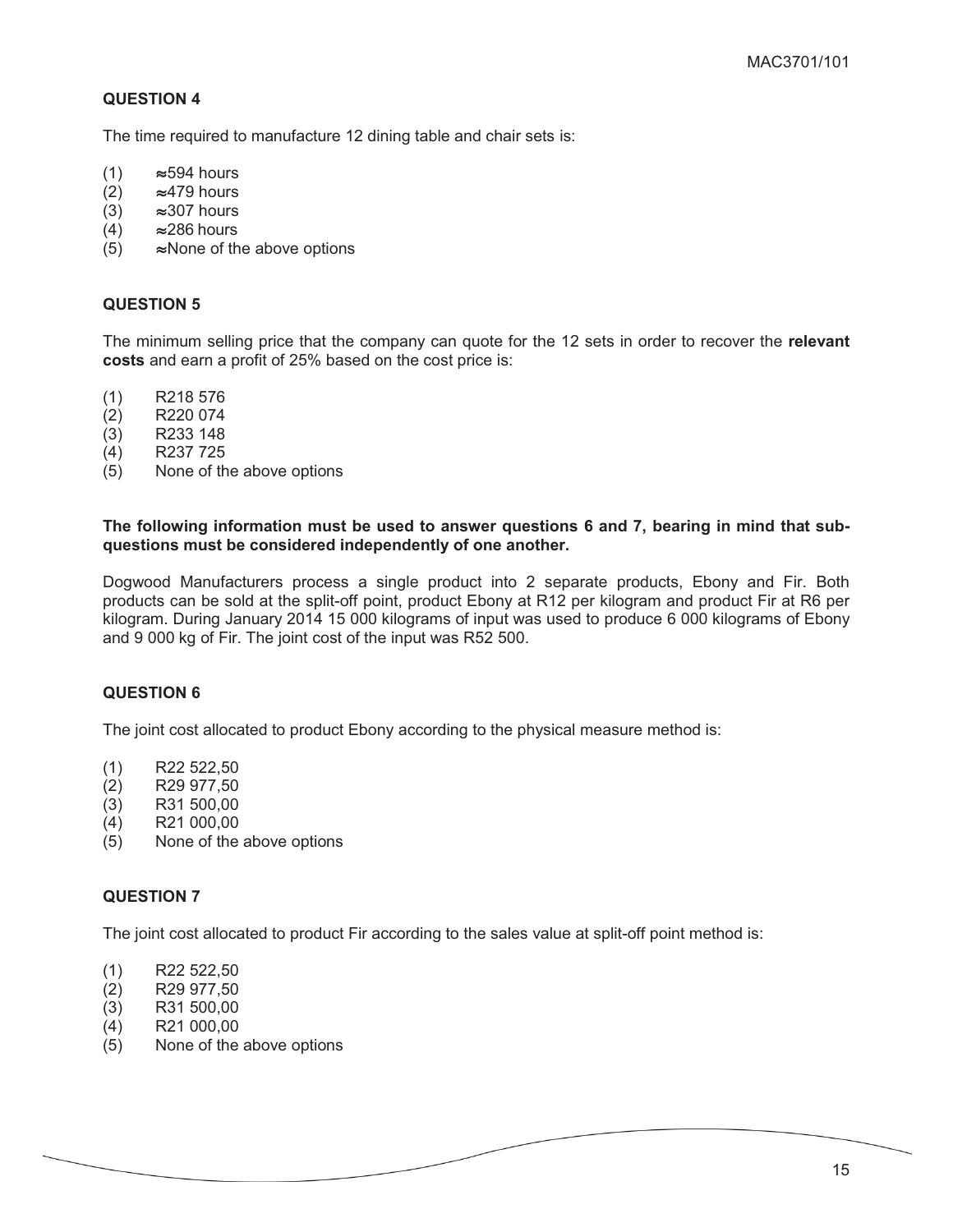Consider the validity of the following statements with regard to cost systems:

- 1. Both traditional and ABC systems assign indirect costs to cost objects.
- 2. Volume-based cost drivers assume that a product's consumption of overhead resources is directly related to units produced.
- 3. A traditional costing system allocates overheads to production and service departments in the second stage of a two-stage process.
- 4. The disadvantage of direct costing systems is that systems are not in place to measure and assign indirect costs to cost objects.

Indicate which of the above statements are **true**:

- (1) Statements 1 and 2
- (2) Statements 1 and 3
- (3) Statements 2, 3 and 4
- (4) Statements 1, 2 and 4
- (5) None of the above options

### **The following information must be used to answer questions 9 and 10, bearing in mind that subquestions must be considered independently of one another.**

Redbay CC manufactures cardboard boxes in a single process. Material is added at the beginning of the process and conversion costs are incurred uniformly throughout the process. Spoilage occurs at the end of the process.

Cost and production information for February 2014 is as follows:

|                                                | R       | <b>Units</b> |
|------------------------------------------------|---------|--------------|
| Work in process: 1 February (40% completed)    | 19 689  | 12 000       |
| Material                                       | 16 230  |              |
| <b>Conversion costs</b>                        | 3459    |              |
| Material added in February                     | 101 745 | 90 000       |
| Conversion costs in February                   | 19 041  |              |
| Completed and transferred to finished products |         | 79 200       |
| WIP: 28 February (75% completed)               |         | 15 000       |

#### **Additional information:**

- 1. The weighted average method is used for inventory valuations.
- 2. Normal wastage is 5% of input and there were 7 800 spoiled units.
- 3. Wastage occurs at the end of the process.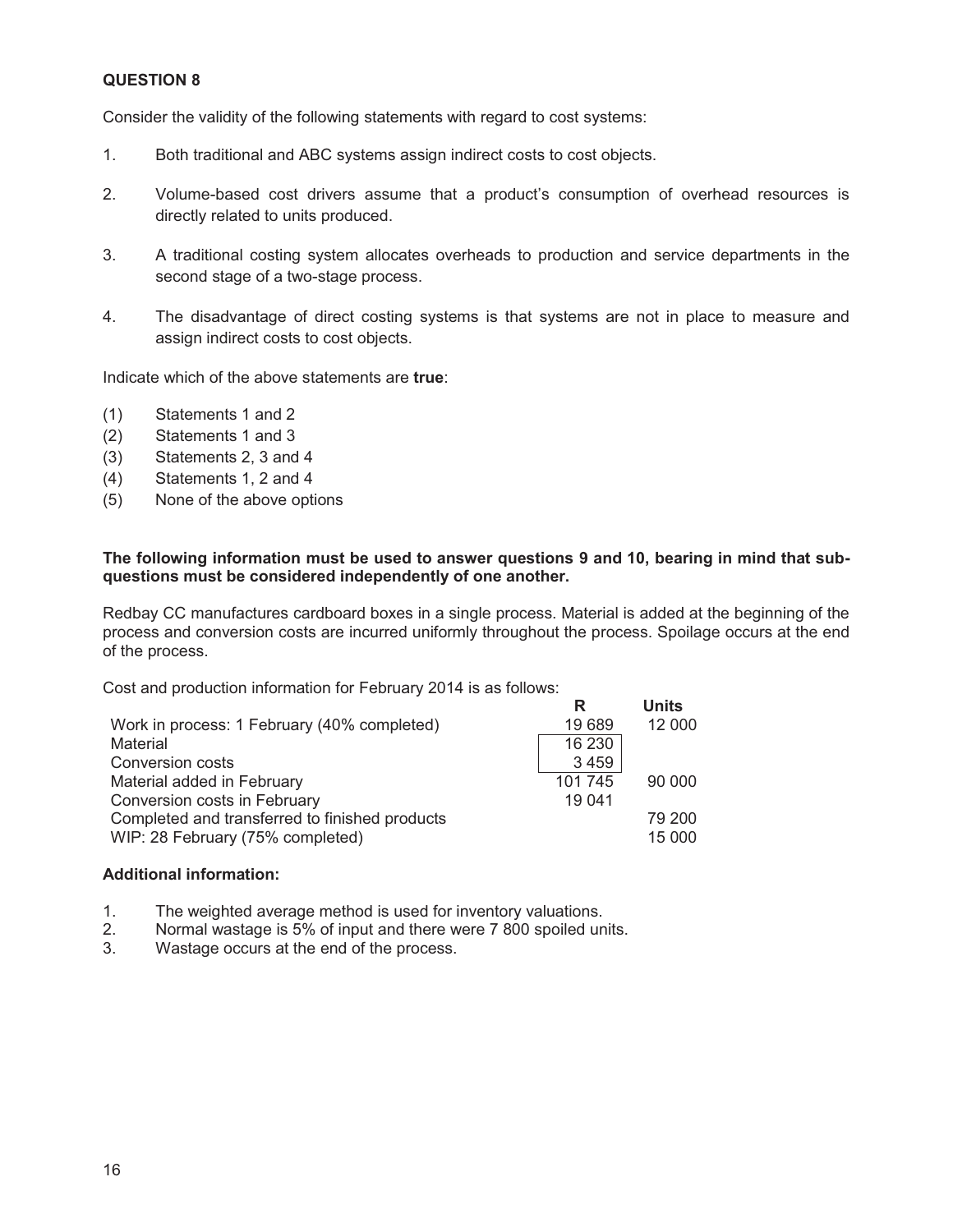The abnormal spoilage for February is:

- (1) 7 800 units
- $(2)$  4 500 units<br>  $(3)$  3 300 units
- (3) 3 300 units
- (4) zero units
- (5) None of the above options

### **QUESTION 10**

The equivalent cost per unit for material is:

- (1) R1,45
- (2) R1,24
- (3) R1,21
- (4)  $R0,24$ <br>(5) None of
- None of the above options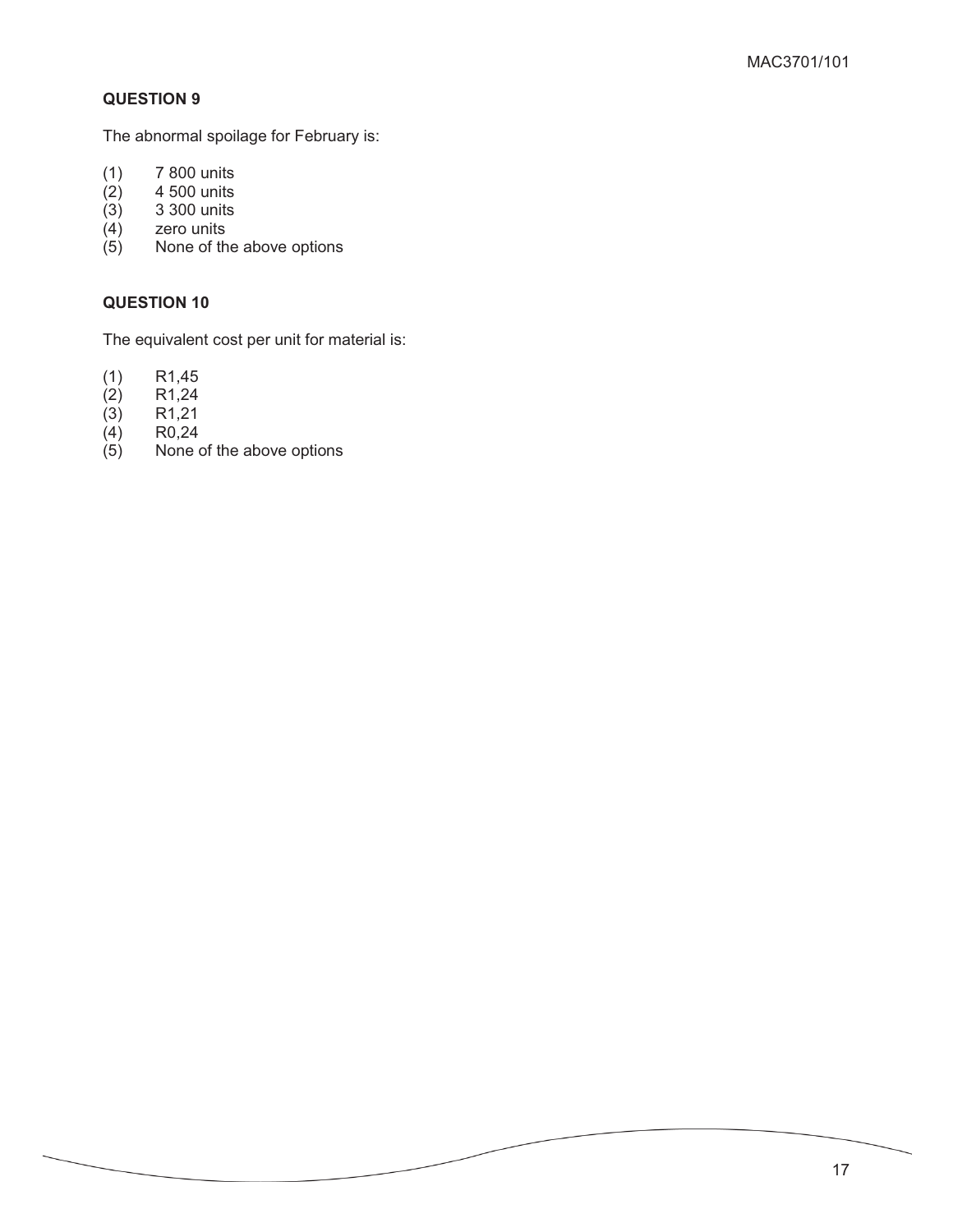### **ANNEXURE B COMPULSORY ASSIGNMENT 01/2014 SECOND SEMESTER**  *THIS ASSIGNMENT MUST BE COMPLETED IF YOU ARE REGISTERED FOR THE SECOND SEMESTER.*

This assignment must be completed on the mark-reading sheet supplied. Mark-reading sheets may be submitted either by post or electronically via *my*Unisa. Please refer to the *My STUDIES* @ Unisa brochure on how to use and complete a mark-reading sheet or to paragraph 6.6 of this tutorial letter to submit the assignment through *my*Unisa.

Please remember to enter the **correct** unique number of the assignment on the mark-reading sheet.

### **DUE DATE: SEMESTER 1: 18 August 2014**

### **UNIQUE NUMBER: 351193**

### **Assignment 01/2013 SECOND SEMESTER**

This assignment consists of 10 multiple choice questions. Each question must be considered independently, unless specific reference is made to information in another question. Each question has only one correct answer.

#### **The following information must be used to answer questions 1 to 3, bearing in mind that subquestions must be considered independently of one another.**

Palm (Pty) Ltd is a supplier of woodworking tools. One of its products is a sanding machine selling at R4 900.

The company sells on average approximately 20 sanding machines per week. Sales take place evenly throughout the year which consists of 50 weeks.

The company purchases the sanding machines at a cost of R3 430 each. The cost to place an order amounts to R300 and orders are executed within 5 weeks.

Safety inventory should amount to the sales requirement for 3 weeks.

Direct inventoryholding costs are R35,00 per unit and insurance on the sanding machines amounts to 10% of the unit cost per year.

The supplier has offered a quantity discount of 5% per sanding machine on orders of 150 units. The company implemented the economic order quantity type to manage its inventory.

The current required after tax cost return on capital is 4% per annum.

#### **QUESTION 1**

The economic order quantity for the sanding machines is:

- (1) 59 units
- (2) 35 units
- (3) 13 units
- (4) 05 units
- (5) None of the above options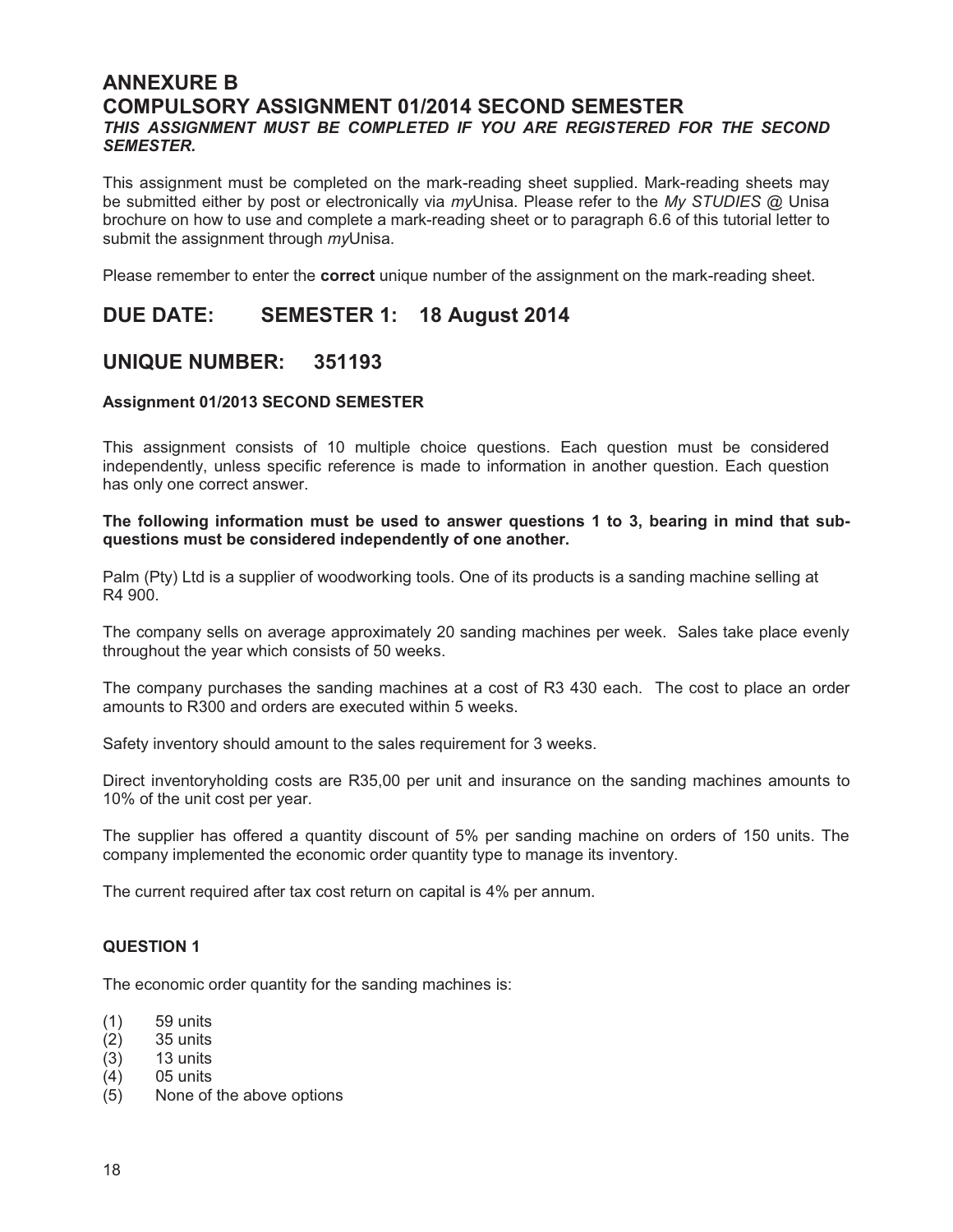The inventory holding costs for the EOQ are:

- (1) R66 310,65
- (2) R40 185,60
- (3) R8 700,00
- (4) R2 100,00
- (5) None of the above options

### **QUESTION 3**

The ordering costs for the EOQ are:

- (1) R66 310,65
- (2) R40 185,60
- (3) R8 700,00
- (4) R2 100,00
- (5) None of the above options

#### **The following information must be used to answer questions 4 and 5, bearing in mind that subquestions must be considered independently of one another.**

Poplar Limited manufactures woodwork machinery. The company has manufactured two routers and the direct labour cost amounted to R90 000. The direct labour hours for the first two routers were as follows:

|                                  | <b>Hours</b> |
|----------------------------------|--------------|
| First router                     | 8.000        |
| Second router                    | 7 360        |
| Total time for first two routers | 15 360       |

The learning curve was calculated at 96% and is expected to continue for the first 16 routers built. An order for six more routers has just been received. Since the first two routers were manufactured the price of labour increased by 10%.

### **QUESTION 4**

The cumulative average time per router (rounded to two decimals), for the manufacture of the first eight routers is:

- (1) 7 680,00 hours
- (2) 7 372,80 hours
- (3) 7 077,89 hours
- (4) 6 794,77 hours
- (5) None of the above options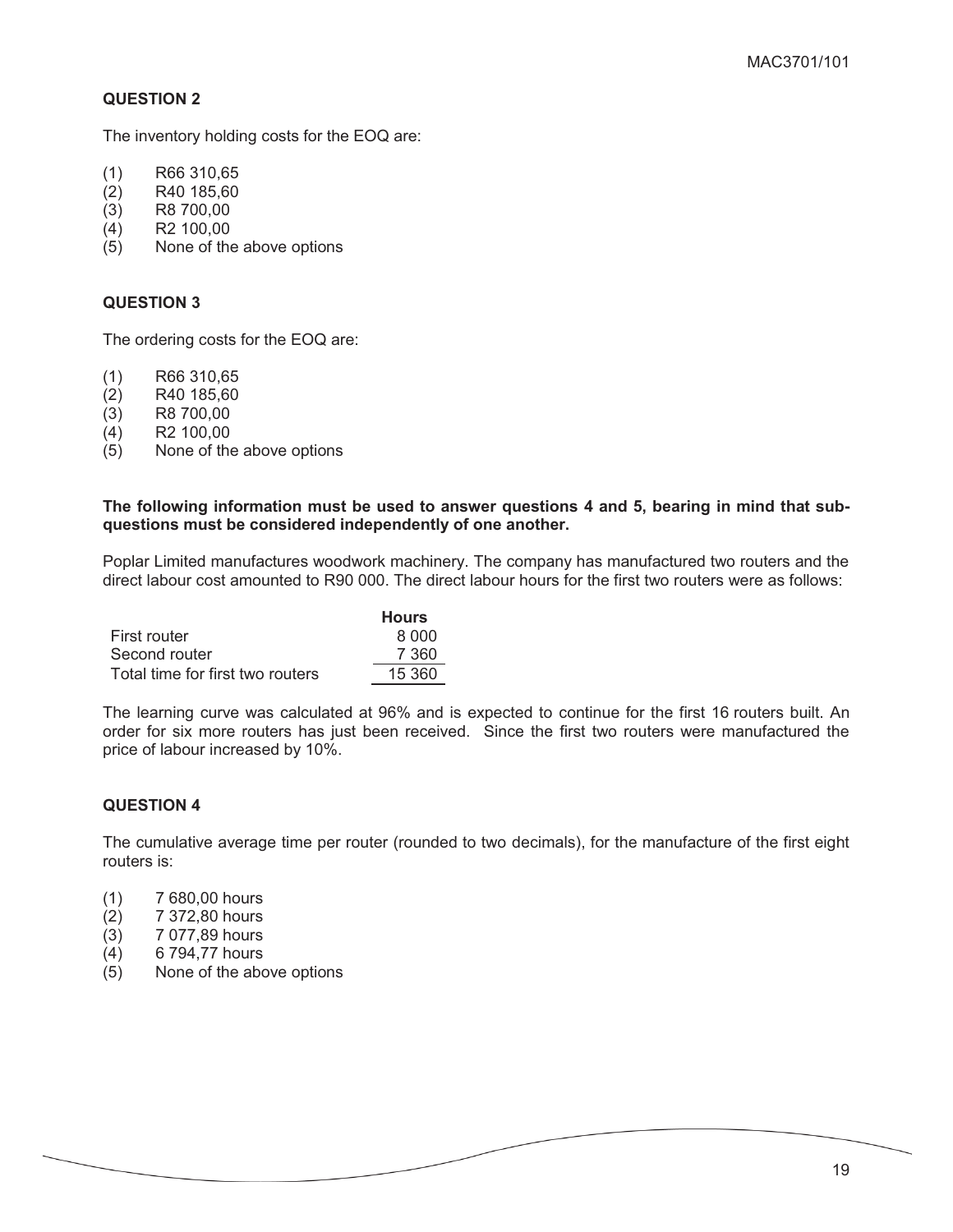The total labour cost (rounded to the nearest rand) for the manufacture of the next six routers is:

- (1) R241 776
- (2) R266 147
- (3) R273 715
- (4) R331 776
- (5) None of the above options

**Use the information of IM6.5 at the back of chapter 6 in Drury to answer questions 6 and 7, bearing in mind that sub-questions must be considered independently of one another.** 

#### **QUESTION 6**

The joint costs allocated to product Q using the net realisable sales value method is:

- (1) R151 964
- (2) R160 000
- (3) R456 036
- (4) R608 000
- (5) None of the above options

### **QUESTION 7**

The estimated profit of product T using the net realisable sales value method is:

- (1) R7 844
- $(2)$  R24 156
- (3) R174 216
- (4) R57 784
- (5) None of the above options

#### **The following information must be used for purposes of answering questions 8 and 9, bearing in mind that questions must be considered independently from one another.**

You are an accounting clerk at Mahogany Limited. Mr Elder, one of the sales representatives, requested your department to estimate the expected maintenance cost of his vehicle for August 2014. He gave a summary of the average number of kilometres travelled per day for the past seven months, as well as of the average daily maintenance costs for the corresponding period.

Your departmental head, being in a hurry, supplied you with only the following information:

#### **Period: August 2013 - February 2014**

| Σх                      | =        | 1 980   |
|-------------------------|----------|---------|
| Σγ                      | Ξ        | 1 3 2 4 |
| $\Sigma x^2$            | $=$      | 563 400 |
| $\Sigma$ V <sup>2</sup> | Ξ        | 251 676 |
| Σχγ                     | $\equiv$ | 376 510 |
|                         | =        | 0,9816  |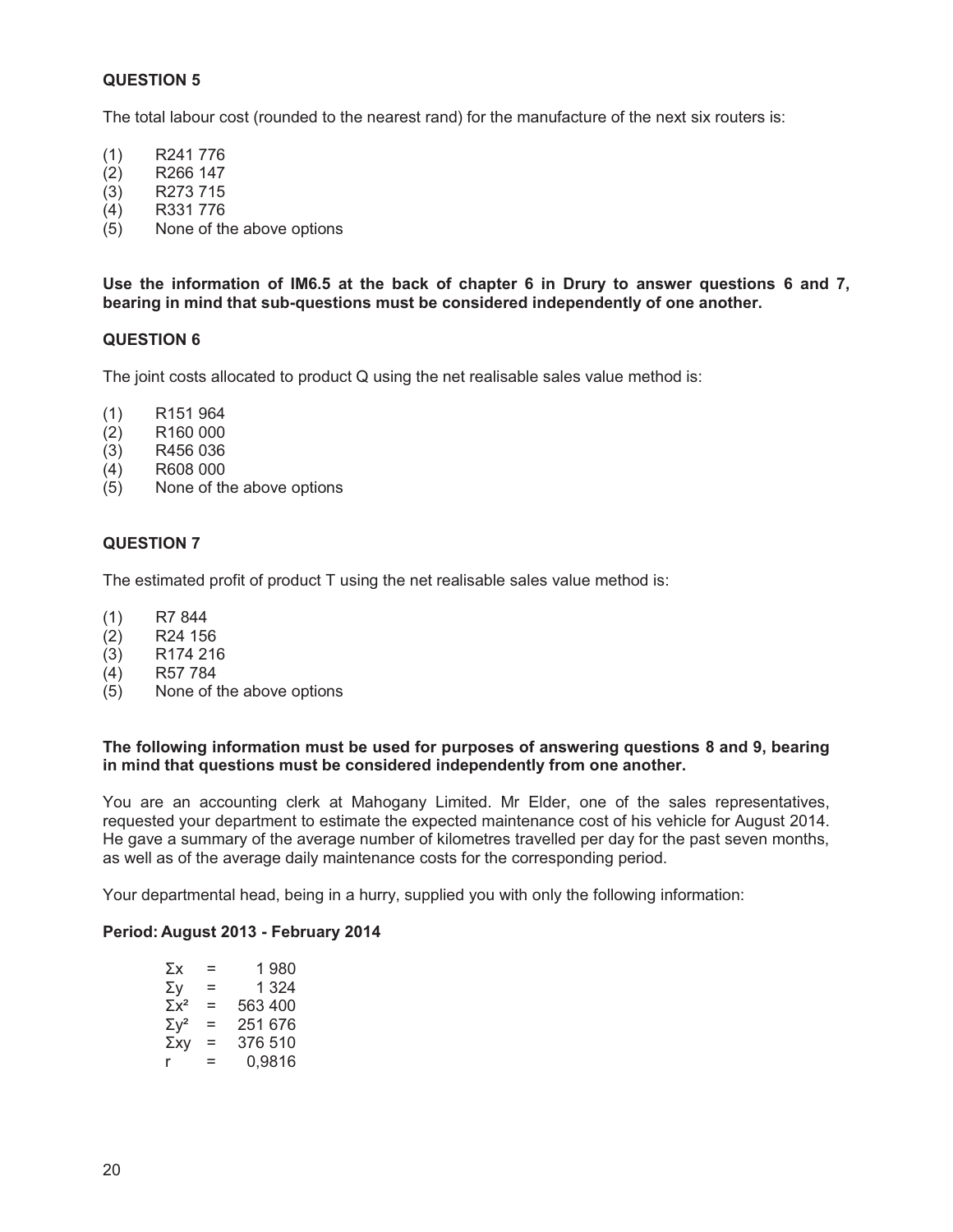### **Relevant formulae:**

|             | = | $a + bx$                  |
|-------------|---|---------------------------|
| Σγ          | = | $na + b\Sigma x$          |
| $\Sigma$ xy | = | $a\Sigma x + b\Sigma x^2$ |

### **QUESTION 8**

Determine the value of a, assuming that b = 0,6004. **NB: Round to 4 decimal places**

- (1) 660,2028
- (2) 135,2080
- (3) 169,2958
- (4) 19,3154
- (5) None of the above options

### **QUESTION 9**

Determine the average daily maintenance cost if 250 kilometres per day are travelled. **NB: Round to the nearest cent** 

- (1) R169,42
- (2) R285,31
- (3) R319,40
- (4) R810,30
- (5) None of the above options

### **QUESTION 10**

Sycamore Ltd manufactures a single product in one process. The following information for July 2013 is available:

|                                     | Units  | Raw<br>material | <b>Conversion</b><br>costs |
|-------------------------------------|--------|-----------------|----------------------------|
| $WIP - 1$ July 2013 (40% completed) | 20 000 | 72 000          | 33 100                     |
| Finished products transferred       | 71 000 |                 |                            |
| Put into production                 | 80 000 | 266 500         | 155 400                    |
| WIP - 31 July 2013 (75% completed)  | 16 000 |                 |                            |

### **Additional information:**

- 1. Raw material is added at the beginning of the process and conversion costs are incurred evenly throughout the process.
- 2. Normal loss is estimated at 10% of the units that have reached the wastage point.
- 3. Losses occur when the process is 50% completed.
- 4. The FIFO method of inventory valuation is used.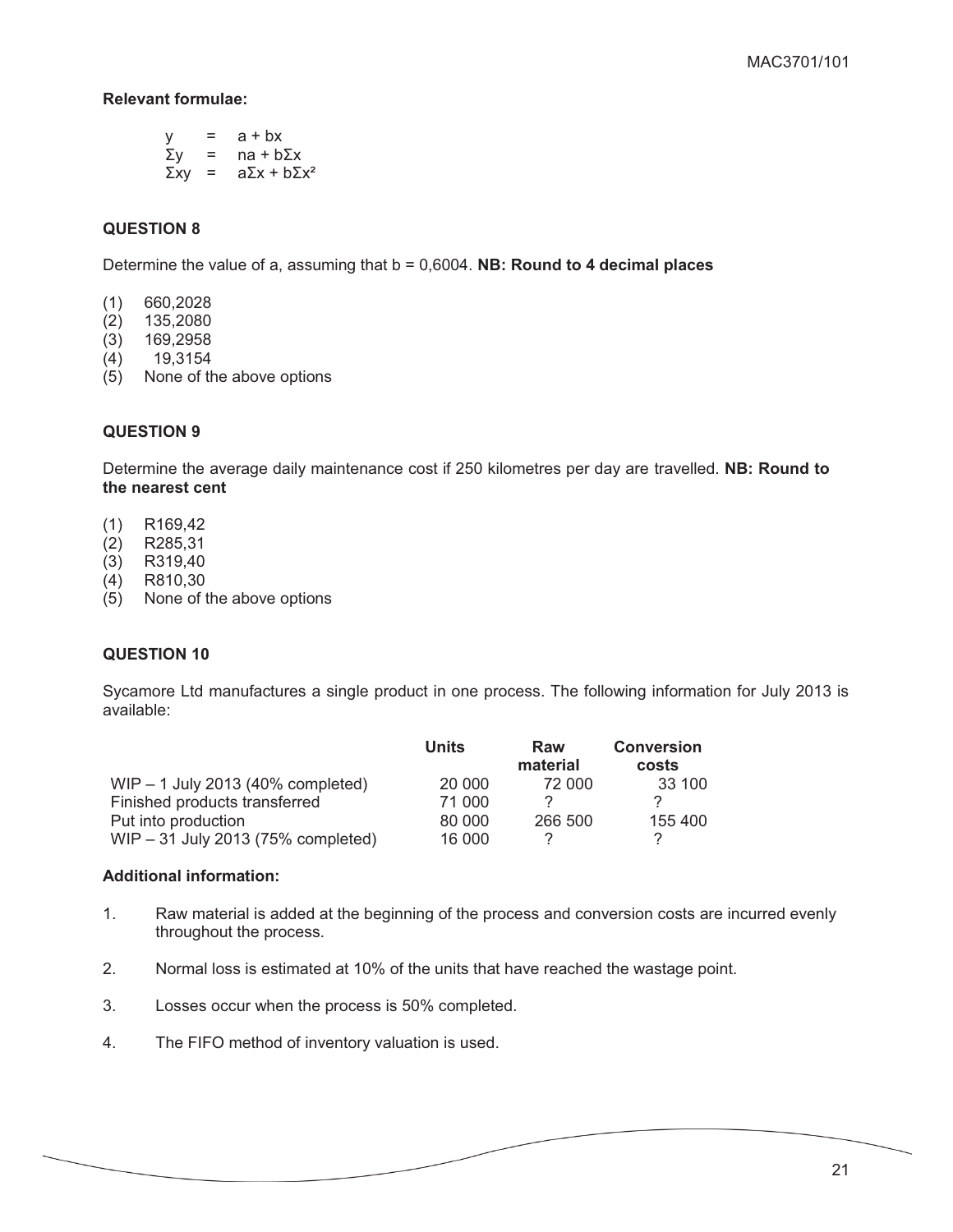The equivalent units of abnormal loss for conversion costs for July 2013 is:

- (1) 10 000 units
- (2) 5 000 units
- (3) 1 500 units
- (4) 3 000 units
- (5) None of the above options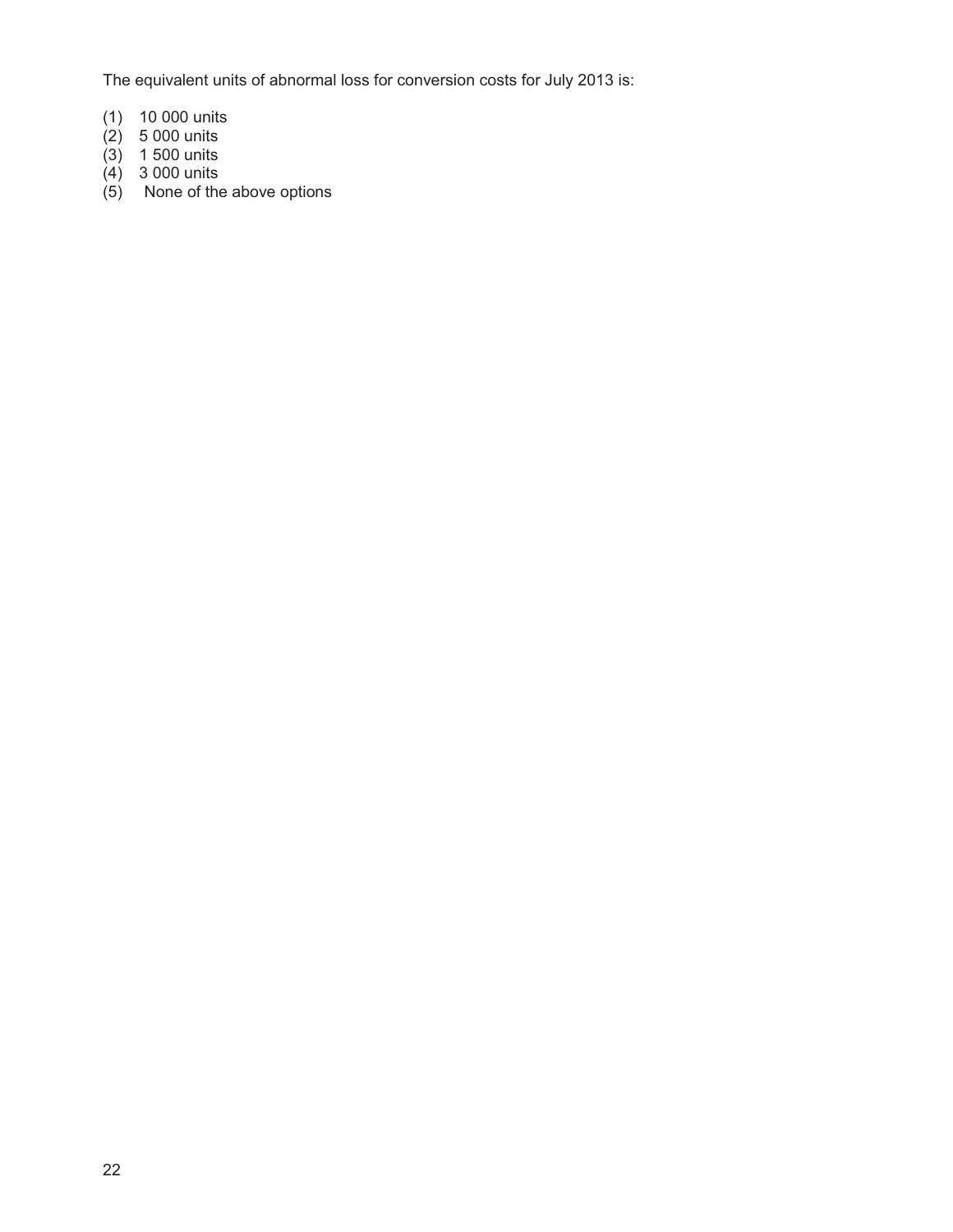### **ANNEXURE C ASSIGNMENT 02/2014 FIRST SEMESTER**

### *THIS ASSIGNMENT MUST BE COMPLETED IF YOU ARE REGISTERED FOR THE FIRST SEMESTER.*

This assignment must be written and posted or typed and submitted in a PDF document submitted online on *my*Unisa.

### **DUE DATE: SEMESTER 1: 31 March 2014**

### **UNIQUE NUMBER: 350844**

### **Assignment 02/2013 FIRST SEMESTER**

| Question | Topic                                       | <b>Marks</b> | <b>Minutes</b> |
|----------|---------------------------------------------|--------------|----------------|
|          | The operating budget                        | 16           | 19             |
|          | Standard costing                            | 13           | 16             |
|          | Standard costing                            |              | 11             |
|          | Control structures and divisional financial |              | 12             |
|          | performance measures                        |              |                |
|          | Advanced decision making scenarios          | 10           | 12             |
|          | Optimal product mix                         | 22           | 26             |
|          |                                             | 80           | 96             |

### **QUESTION 1**

The following information is available for Lotus (Pty) Ltd for the year ended 31 March 2014:

### **Trial balance at 31 March 2014**

|                                                   | Dr      | Сr      |
|---------------------------------------------------|---------|---------|
|                                                   | R       | R       |
| Share capital                                     |         | 110 000 |
| Retained income                                   |         | 22 500  |
| Loan LTA Bank                                     |         | 80 000  |
| Investment Aloe Ltd                               | 50 000  |         |
| Furniture and equipment                           | 120 000 |         |
| Vehicles                                          | 100 000 |         |
| Accumulated depreciation: Furniture and equipment |         | 30 000  |
| Accumulated depreciation: Vehicles                |         | 20 000  |
| Inventory                                         | 5 0 0 0 |         |
| <b>Debtors</b>                                    | 40 000  |         |
| Creditors                                         |         | 40 300  |
| <b>Bank</b>                                       |         |         |
| Receiver of revenue                               |         | 12 200  |
|                                                   | 315 000 | 315 000 |

### **Additional information:**

- 1. The authorised share capital consists of 15 000 shares at R10 each.
- 2. The loan from LTA Bank bears interest at 10% per annum payable in advance. No repayment is due within the next financial period.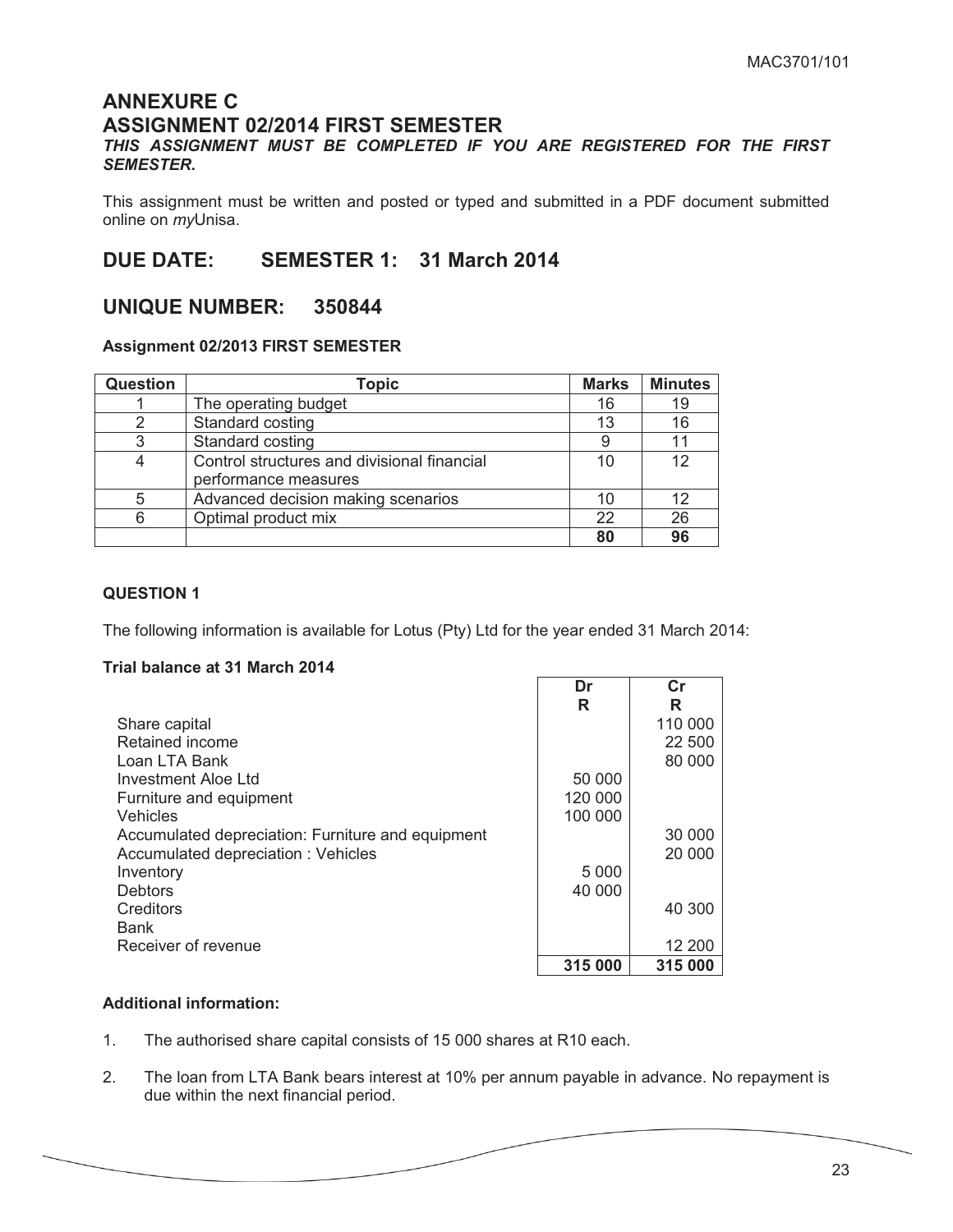### **QUESTION 1 (Continued)**

- 3. Aloe Limited has declared a dividend of R4 000 payable on 31 May 2014.<br>4. Sales are estimated at R75 000 per month and purchases amount to an e
- Sales are estimated at R75 000 per month and purchases amount to an estimated R 28 000 per month.
- 5. Inventory on hand at the end of the next quarter is estimated at R8 500.
- 6. Depreciation on furniture and equipment is at 25% per annum on the straight line method and on vehicles at 20% on the straight line method.
- 7. Provision for taxation of R9 800 must be made.
- 8. Monthly expenses are as follows:

|                       | Cost per<br>month |  |
|-----------------------|-------------------|--|
|                       | R                 |  |
| Rental                | 6 0 0 0           |  |
| Salaries and wages    | 18 000            |  |
| Telephone             | 580               |  |
| Water and electricity | 450               |  |

9. The following other expenses are payable during the next quarter (April to June 2014):

| R      |
|--------|
| 13 000 |
| 8.000  |
| 800    |
|        |

### **REQUIRED:**

Prepare the budgeted Statement of Profit or Loss and other comprehensive income (income statements) of Lotus (Pty) Ltd for the quarter April to June 2014. (16)

#### **The following information must be used for the purposes of answering questions 2 and 3.**

Alpha Limited manufactures a single product.

You are provided with the following information regarding the standard cost per unit:

|                       |                     | R   |
|-----------------------|---------------------|-----|
| <b>Material Beta</b>  | 3 kg @ R10 per kg   | 30  |
| <b>Material Gamma</b> | 9 kg @ R15 per Kg   | 135 |
| Labour                | 6 clock hours @ R12 | 72  |
| Fixed overheads       |                     | 58  |
| Variable overheads    |                     | 30  |
|                       |                     | 325 |

Alpha Limited makes a 10% allowance for idle time.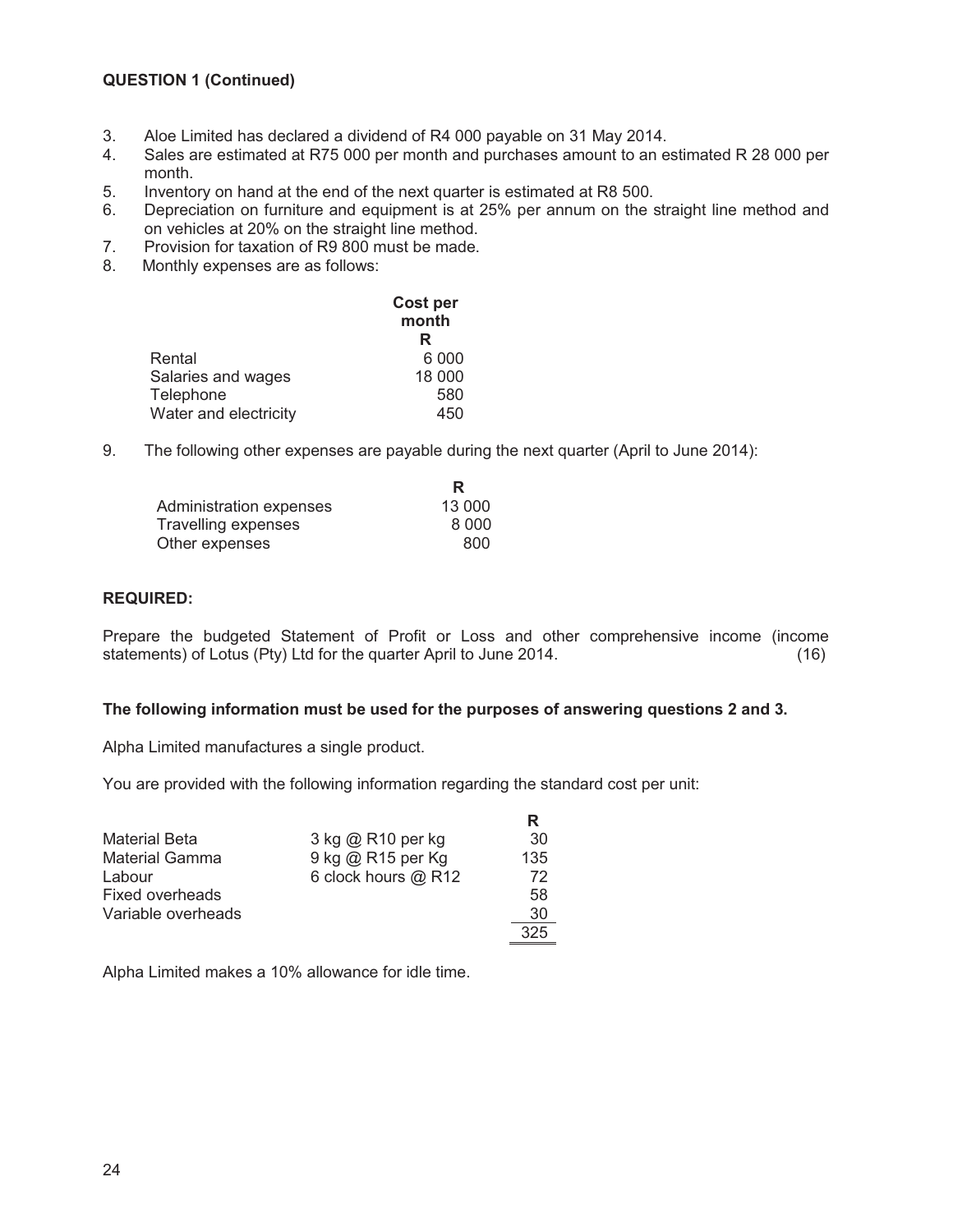### **QUESTIONS 2 AND 3 (Continued)**

Actual information for January 2014:

- 1. Number of units produced: 5 000<br>2. Materials:
- Materials:

| Purchased | Beta:  | 20 000 kg for R209 000 |
|-----------|--------|------------------------|
|           | Gamma: | 54 000 kg for R756 000 |
| Issued    | Beta:  | 18 500 ka              |
|           | Gamma: | 45 500 kg              |

3. Labour cost: R294 000 for 30 000 hours clocked. Work hours amounted to 27 600.

### **QUESTION 2**

### **REQUIRED:**

Calculate the material price, mix and yield variance. (13)

### **QUESTION 3**

### **REQUIRED:**

| Calculate the labour rate, idle time and efficiency variance |  |
|--------------------------------------------------------------|--|
|                                                              |  |

### **QUESTION 4**

Define divisionalisation and discuss the advantages and disadvantages thereof. (10)

### **QUESTION 5**

Medix Limited, a pharmaceutical company based in Gauteng is currently reviewing a research project involving a new anti-retroviral drug which to date has cost the company R750 000. Should the project be allowed to proceed, it is anticipated that it would take a period of 12 months to complete after which the results would be sold to a public entity for R1 000 000.

The managing director has provided you with the following expenses that are deemed necessary in order to complete the project:

1. Material X R120 000

This material has recently been delivered. There is no other use for this material other than this research project. It would cost an estimated R8 000 to dispose of.

2. Material Y R75 000

This material is in stock and used frequently by the company. The purchase price for this material has risen by 6% since the previous purchase.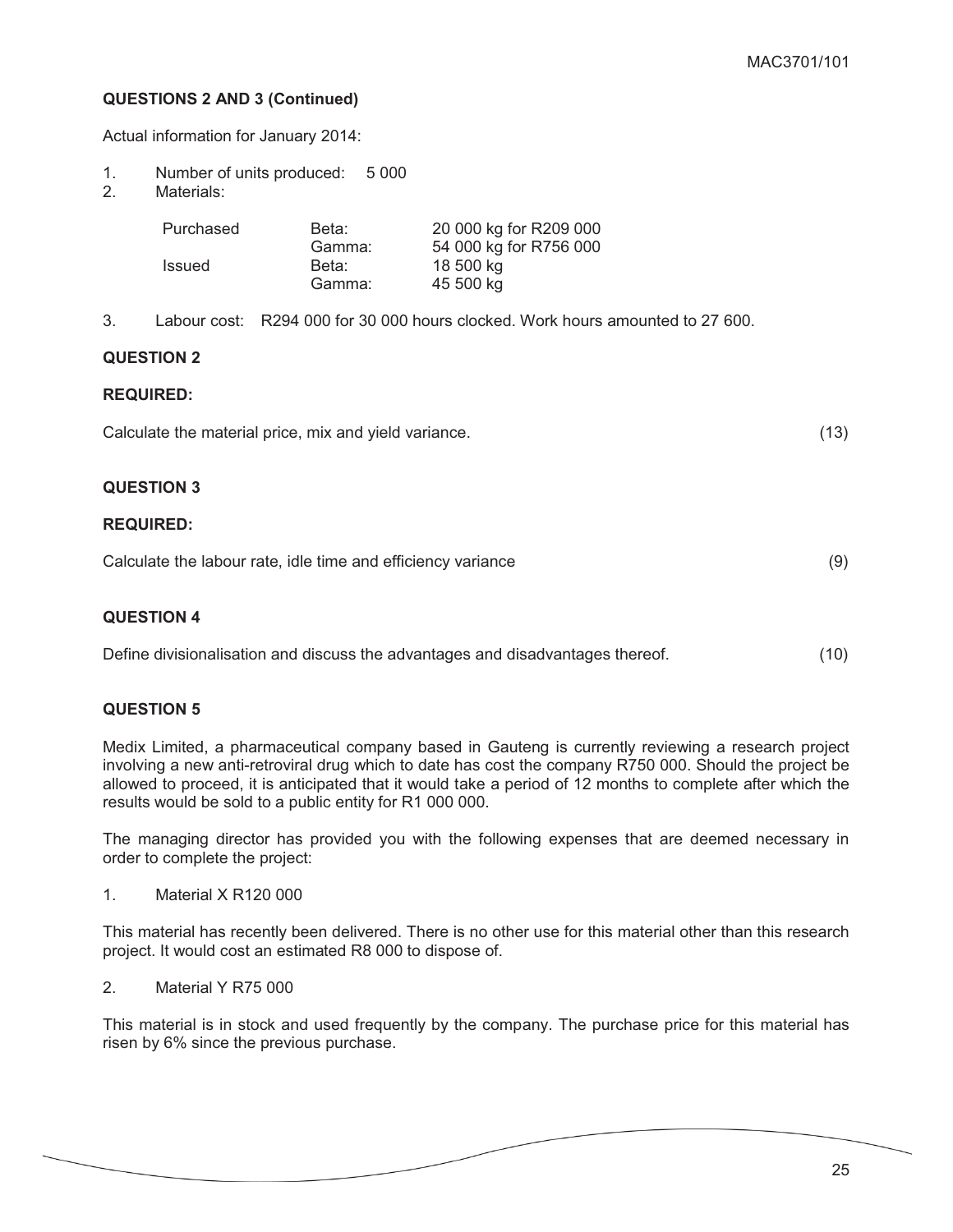### **QUESTION 5 (Continued)**

3. Skilled labour R300 000

These labour costs relate to workers that will be transferred to this project from another project. Extra labour will need to be recruited to the other project at a cost of R320 000.

4. Research staff R200 000

A decision has already been taken that this will be the last major piece of research undertaken, and consequently, when work on the project ceases, the staff involved will be made redundant. Redundancy and severance pay has been estimated at R100 000.

5. General building expenses R60 000

This expense represents a general expense that is allocated by the accounts department to each department on an annual basis

### **REQUIRED**

Advise the managing director on whether or not the research project should be completed. Your answer should include calculations of relevant costs and income as well as explanations as to each item excluded in the calculations. (10)

### **QUESTION 6**

Use the information as contained in Drury IM25.1

### **REQUIRED**

Calculate the product mix that will maximise profit. (22)

 **[80]**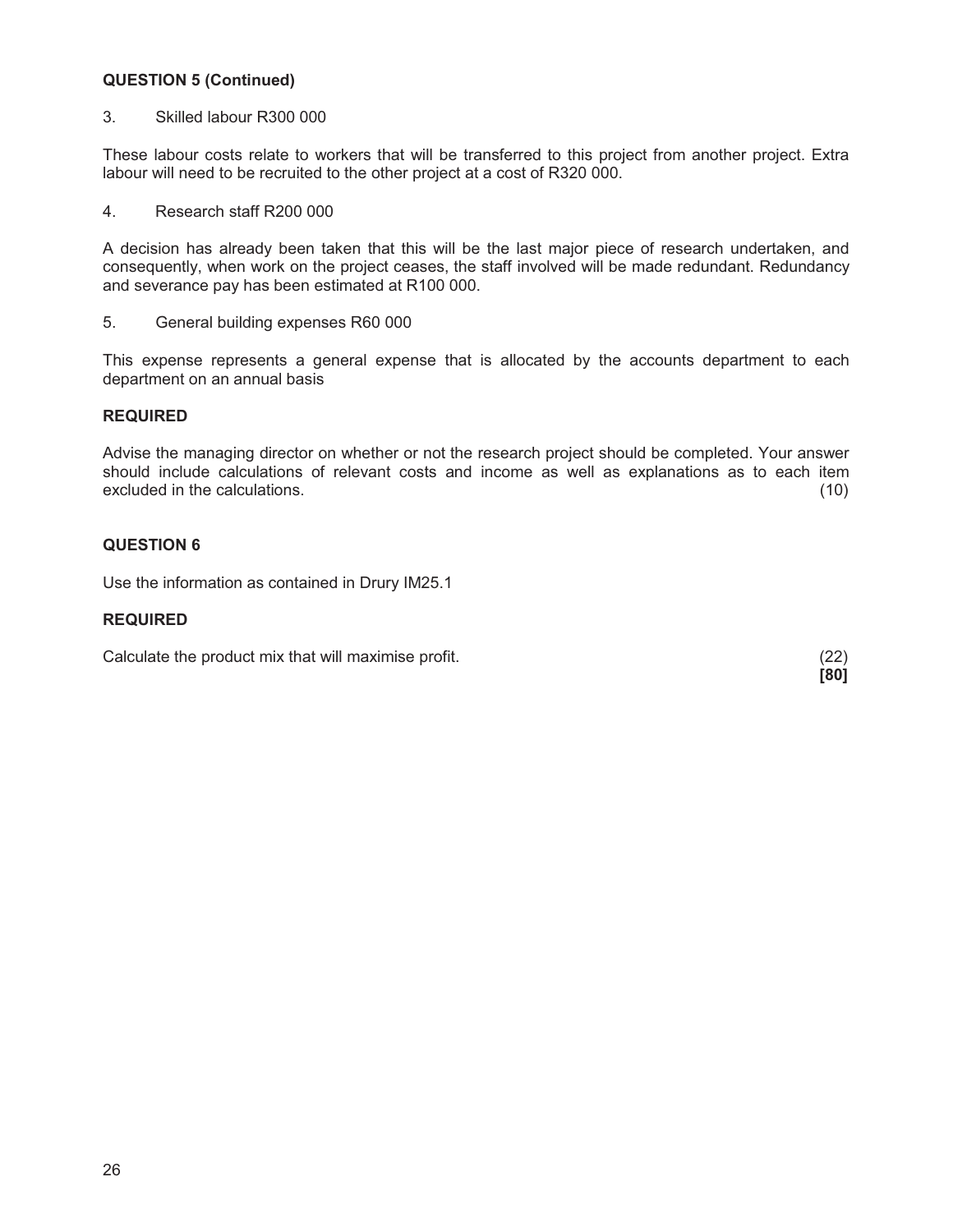### **ANNEXURE D ASSIGNMENT 02/2014 SECOND SEMESTER**

### *THIS ASSIGNMENT MUST BE COMPLETED IF YOU ARE REGISTERED FOR THE SECOND SEMESTER.*

This assignment must be written and posted or typed and submitted in a PDF document submitted online on *my*Unisa.

### **DUE DATE: SEMESTER 1: 8 September 2014**

### **UNIQUE NUMBER: 351277**

### **Assignment 02/2013 SECOND SEMESTER**

| <b>Question</b> | <b>Topic</b>                                                        | Marks | <b>Minutes</b> |
|-----------------|---------------------------------------------------------------------|-------|----------------|
|                 | The operating budget                                                | 23    | 28             |
|                 | Standard costing                                                    | 32    | 38             |
| - 2             | Control structures and divisional financial<br>performance measures | 11    | 13             |
|                 | Advanced decision making scenarios                                  |       | 13             |
|                 | Basic linear programming                                            | 13    | 16             |
|                 |                                                                     | 90    | 108            |

### **QUESTION 1**

Cyclamen CC manufactures machine parts namely Product A and Product B. The following information is the budgeted information available for the quarter July to September 2014:

|                                    | <b>Product A</b> | <b>Product B</b>    |
|------------------------------------|------------------|---------------------|
| Material X (at R7,00 per kg)       | 12 kilograms     | 12 kilograms        |
| Material Y (at R10 per kg)         | 6 kilograms      | 8 kilograms         |
| Direct labour (at R20 per hour)    | 4 hours          | 6 hours             |
| <b>Expected sales</b>              | 5 000 units      | 1 000 units         |
| Selling price per unit             | R600             | R800                |
| Value of opening inventory         | R38 400          | R <sub>26</sub> 200 |
| Opening inventory (units)          | 100              | 50                  |
| Expected closing inventory (units) | 1 100            | 50                  |

### **Additional information:**

- 1. It has been established that 10% of units completed are faulty and they cannot be rectified.
- 2. The inventory on hand at 31 August 2014 is 7 000 kg of material X and 6 000 kg of material Y.
- 3. The expected closing inventory of the materials is 8 000 kg of material X and 2 000 kg of material Y.
- 4. After the above information was obtained it was established that the cost of material Y was to increase by 20% as from July 2014.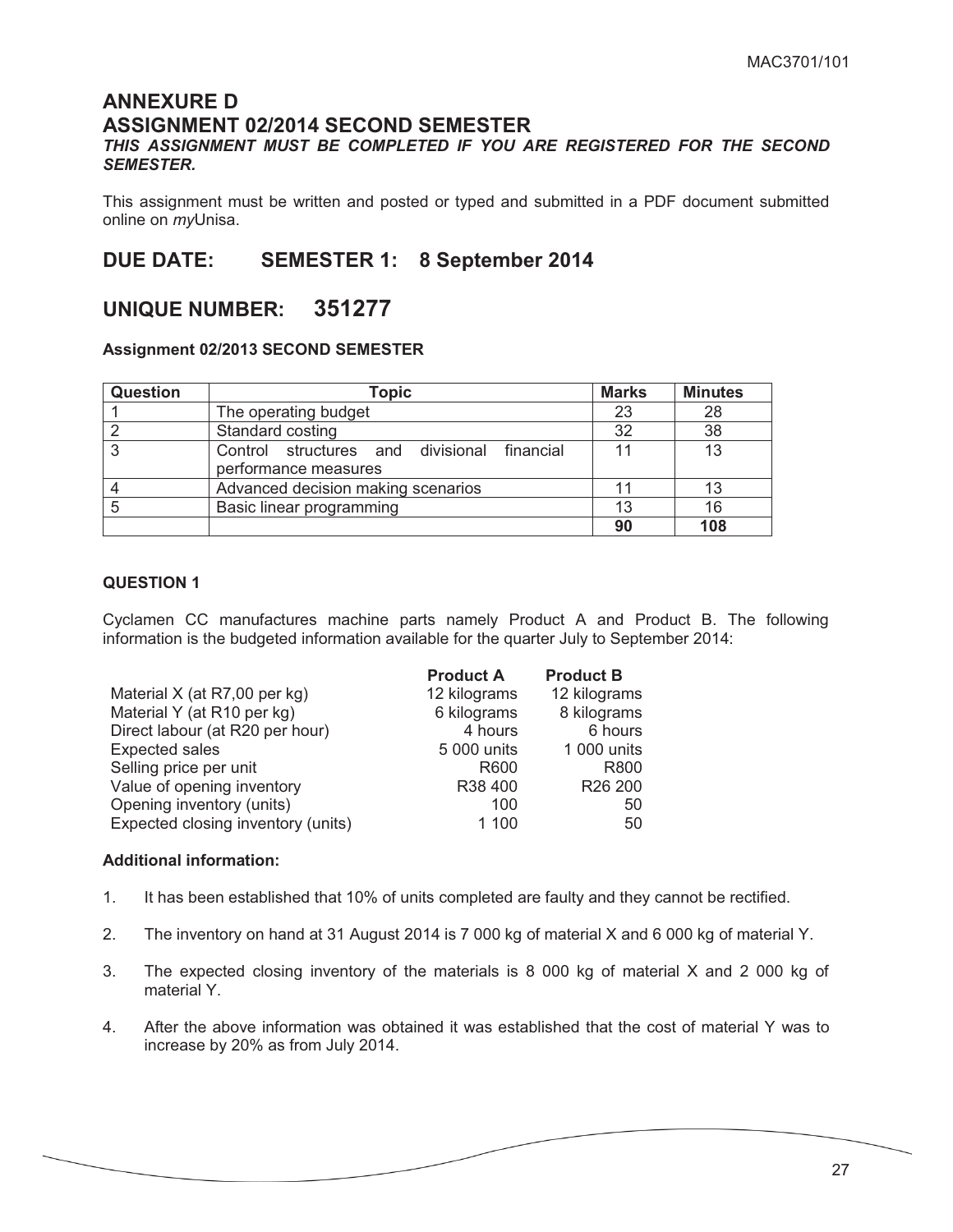### **QUESTION 1 (Continued)**

### **REQUIRED:**

Prepare the following sub-budgets for Cyclamen CC:

| (a) | Sales budget                  | (2)  |
|-----|-------------------------------|------|
| (b) | <b>Production budget</b>      | (5)  |
| (c) | Raw material usage budget     | (6)  |
| (d) | Raw material purchases budget | (5)  |
| (e) | Direct labour budget          | (5)  |
|     |                               | [23] |

### **QUESTION 2**

SA Slabs Limited specialised in the manufacturing of concrete slabs which are used in the building of houses. Only one size slab was manufactured during the past financial year. The company makes use of a standard costing system and stock records are kept at standard cost.

The budgeted information for the past financial year ended 31 March 2014, at a capacity utilisation of 20 000 labour hours, was as follows:

|                                                      | <b>Production</b><br>cost<br>(per slab)<br>R |
|------------------------------------------------------|----------------------------------------------|
| Material - 10kg "Ready mix" concrete at R1,70 per Kg | 17                                           |
| Labour - 2 hours at R6 per hour                      | 12                                           |
| Variable manufacturing overheads                     | 16                                           |
| Fixed manufacturing overheads                        | 20                                           |
|                                                      | 65                                           |

Overheads are allocated to production on the basis of labour hours.

The actual results for the year ended 31 March 2014 were as follows:

| Total<br>production<br>cost<br>R |
|----------------------------------|
| 176 400                          |
| 165 000                          |
| 171 600                          |
| 205 000                          |
|                                  |

### **Additional information**:

- 1. 10 500 slabs were actually manufactured.
- 2. The change in inventory levels of materials and finished goods during the year was insignificant.
- 3. Due to wild cat strikes and after negotiations with trade unions, a 25% wage increase for all the production workers came into being from 1 April 2013. The effect being that the actual wage rate for the budgeted period differed from the budgeted wage rate. The budget for the past year had already been finalised and the standard labour rate was left as initially shown in the budget.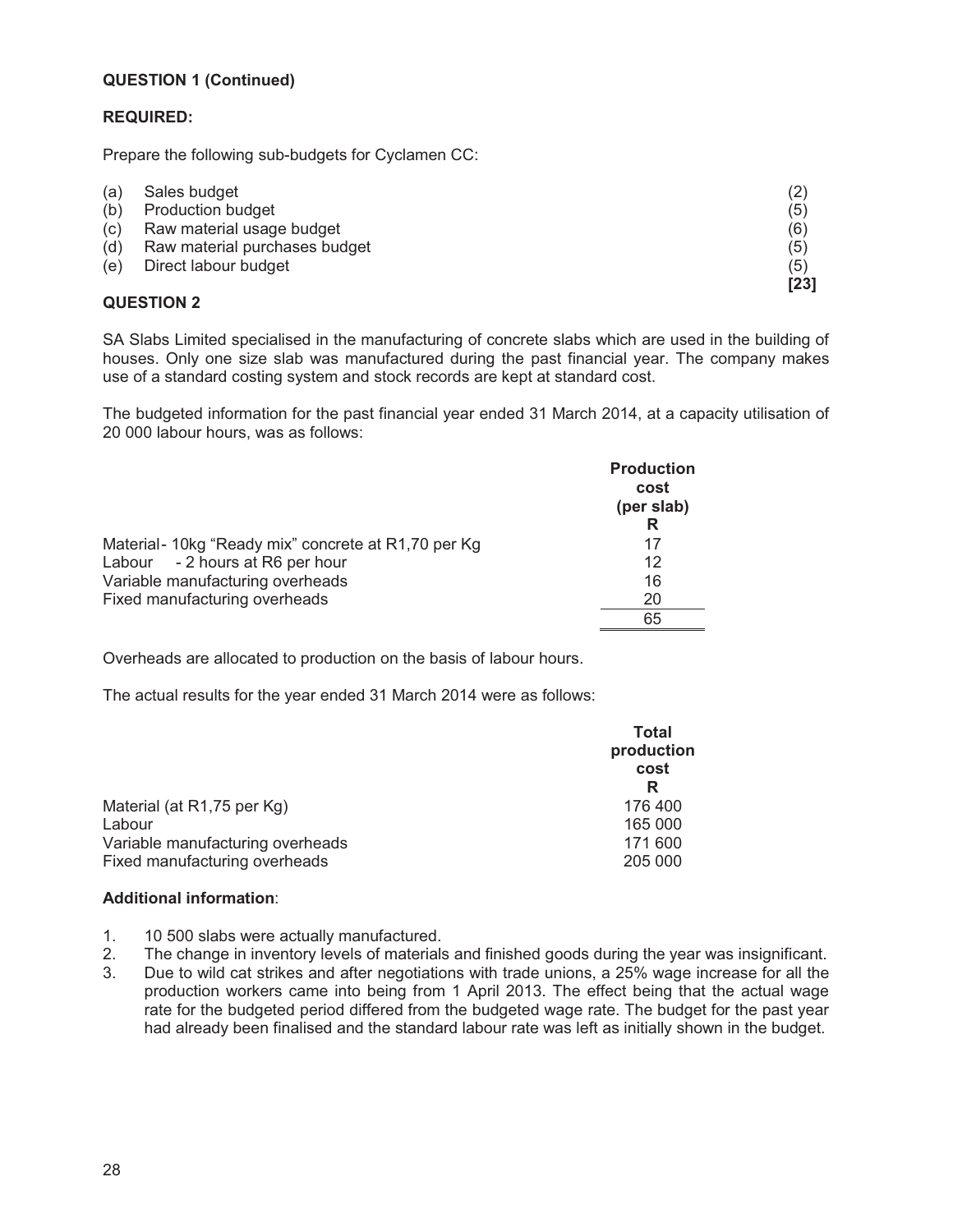### **QUESTION 2 (Continued)**

### **REQUIRED**

| (a) Determine the total variable production cost as budgeted for the past financial year which ended  |  |
|-------------------------------------------------------------------------------------------------------|--|
| on 31 March 2014.                                                                                     |  |
| (b) Calculate the appropriate variances in respect of each of the following production cost elements: |  |

| (i) Material                          |  | (6)              |
|---------------------------------------|--|------------------|
| (ii) Labour                           |  | $(7\frac{1}{2})$ |
| (iii) Variable manufacturing overhead |  | $(5\frac{1}{2})$ |
| Fixed manufacturing overhead<br>(iv)  |  | (10)             |

**[32]** 

### **QUESTION 3**

Bunting Limited has two divisions, namely Sparrow and Thrush. The performance of these divisions is currently under review.

You are provided with the following information:

|                | <b>Net assets</b><br>R | <b>Profit</b><br>R |
|----------------|------------------------|--------------------|
| <b>Sparrow</b> | 300 000                | 70 000             |
| <b>Thrush</b>  | 650 000                | 140 000            |

Bunting Limited has a current cost of capital of 15%.

### **REQUIRED**

(a) Calculate the return on investment (ROI) and residual income (RI). (5) (b) State which method of performance evaluation (ROI or RI) would be more useful when comparing the performance of each divison and why. (2) (c) Using ROI as a basis, discuss whether the manager of the Sparrow division should invest in a proposed project offering a 22% return. Your answer should state whether he/ she is acting in the best interests of Bunting Limited. (4) **[11]** 

### **QUESTION 4**

Kid Buzz is a family owned business specialising in the manufacture of electronic children's toys. The company currently produces a circuit board that is used in its most popular line of children's computers. Recently, they have been approached by an outside supplier offering to sell 8 000 circuit boards to Kid Buzz at a price of R19 each.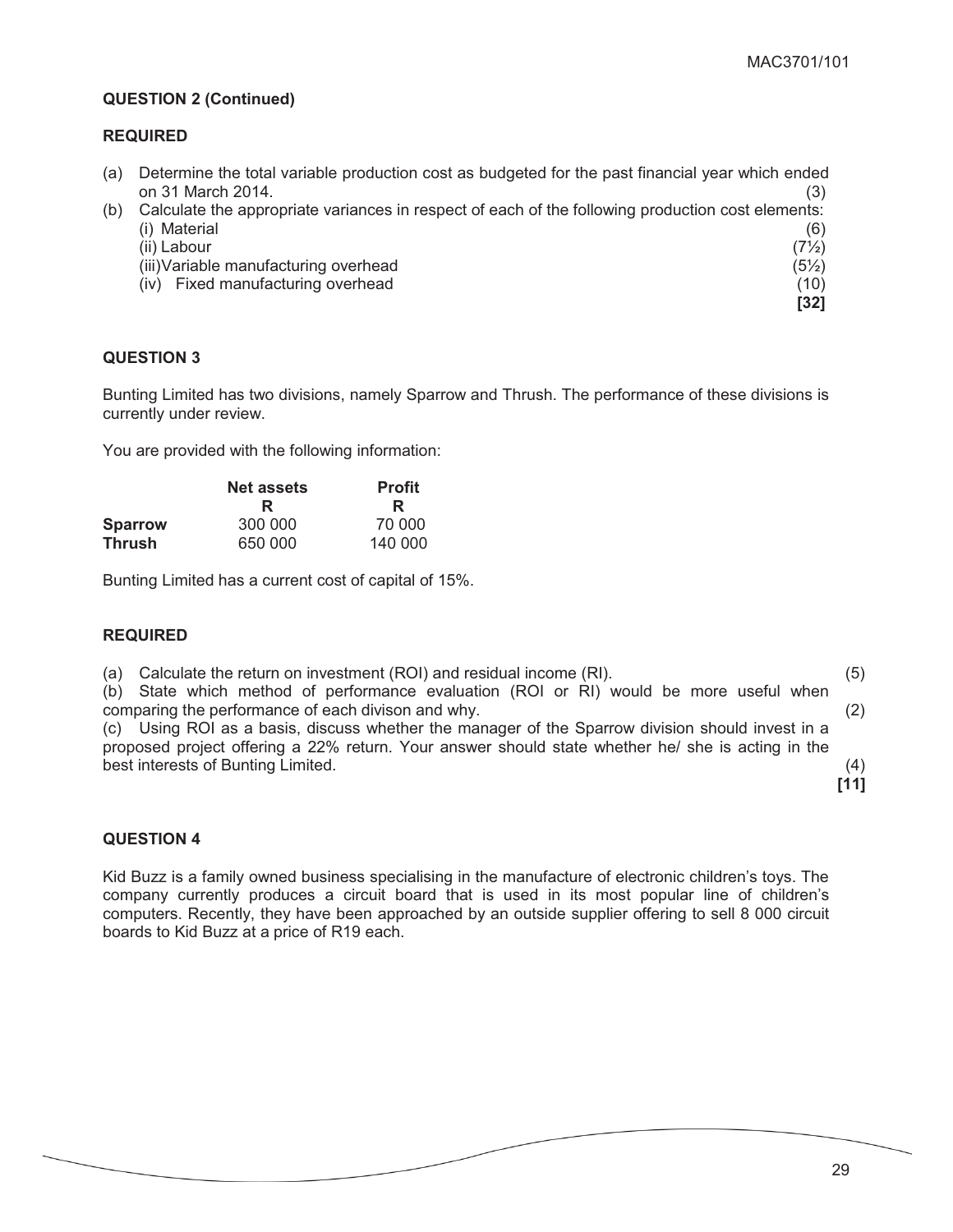### **QUESTION 4 (Continued)**

The financial manager has provided you with the following information relating to the costs of producing 8 000 circuit boards annually:

|                                       | <b>Total for</b><br>8 0 0 0<br>circuit<br>boards | Unit<br>cost |
|---------------------------------------|--------------------------------------------------|--------------|
|                                       | R                                                | R            |
| Direct materials                      | 48 000                                           | 6            |
| Direct labour                         | 32 000                                           | 4            |
| Variable overhead                     | 8 000                                            | 1            |
| Supervisor's salary                   | 24 000                                           | 3            |
| Depreciation of specialised equipment | 16 000                                           | 2            |
| Allocated general overheads           | 40 000                                           | 5            |
| <b>Total cost</b>                     | 168 000                                          | 21           |

### **Additional information:**

- 1. It is expected that the cost of all labour will increase by 10% in the following financial year. All other costs are expected to remain unchanged in the foreseeable future if Kid Buzz continues to manufacture the circuit boards.
- 2. If Kid Buzz outsources the circuit boards, the labour currently employed can be utilised in other departments.
- 3. Should Kid Buzz no longer produce these circuit boards, the specialised equipment which has no other use could be sold for R30 000.

### **REQUIRED**

Advise Kid Buzz on whether they should continue manufacturing the circuit boards (You should use the comprehensive approach and explanations for each item included in your calculations). (11)

### **QUESTION 5**

Oceana Ltd produces two different products namely the Coral and Shell. Both products require processing in the machining and finishing department.

|       | <b>Contribution</b><br>per unit<br>R | <b>Machining</b><br>time<br>required<br>per unit<br>(minutes) | <b>Finishing</b><br>time<br>required<br>per unit<br>(minutes) | Raw<br>material<br>(Silica)<br>required<br>per unit<br>(Kg) |
|-------|--------------------------------------|---------------------------------------------------------------|---------------------------------------------------------------|-------------------------------------------------------------|
| Coral |                                      |                                                               | 10                                                            |                                                             |
| Shell | 2,50                                 | 12                                                            |                                                               | 3 kg                                                        |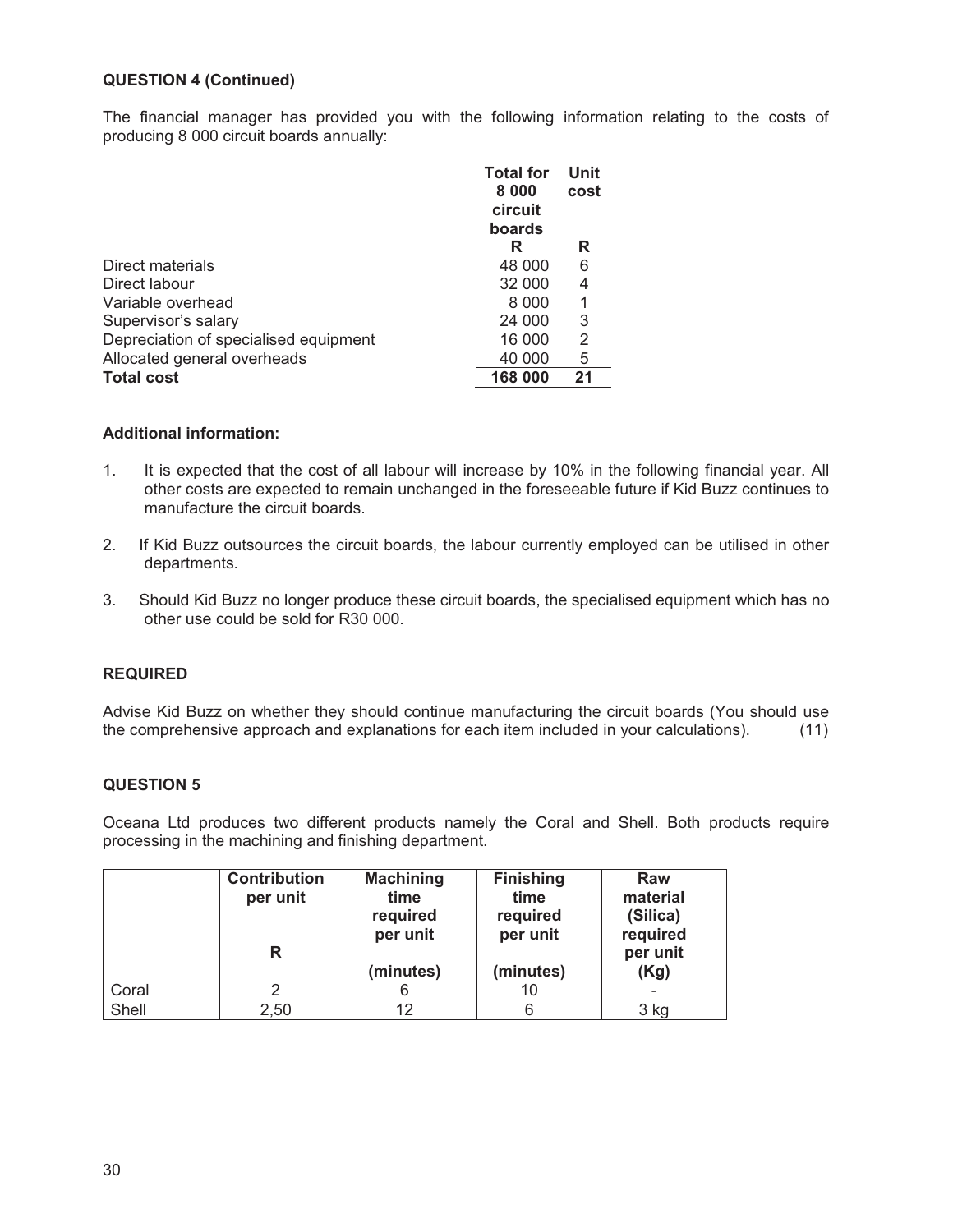### **QUESTION 5 (Continued)**

#### **Additional information:**

- 1. The daily capacities of each department are 1 200 minutes each.<br>2. Silica, the raw material required in the production of Shell, is a se
- Silica, the raw material required in the production of Shell, is a scarce resource and is limited to 270kg per day.
- 3. The demand for Coral and Shell are unlimited.

### **REQUIRED**

By making use of linear programming techniques, specify the product mix that will maximise daily  $\text{contribution.}$  (13)

 **[90]**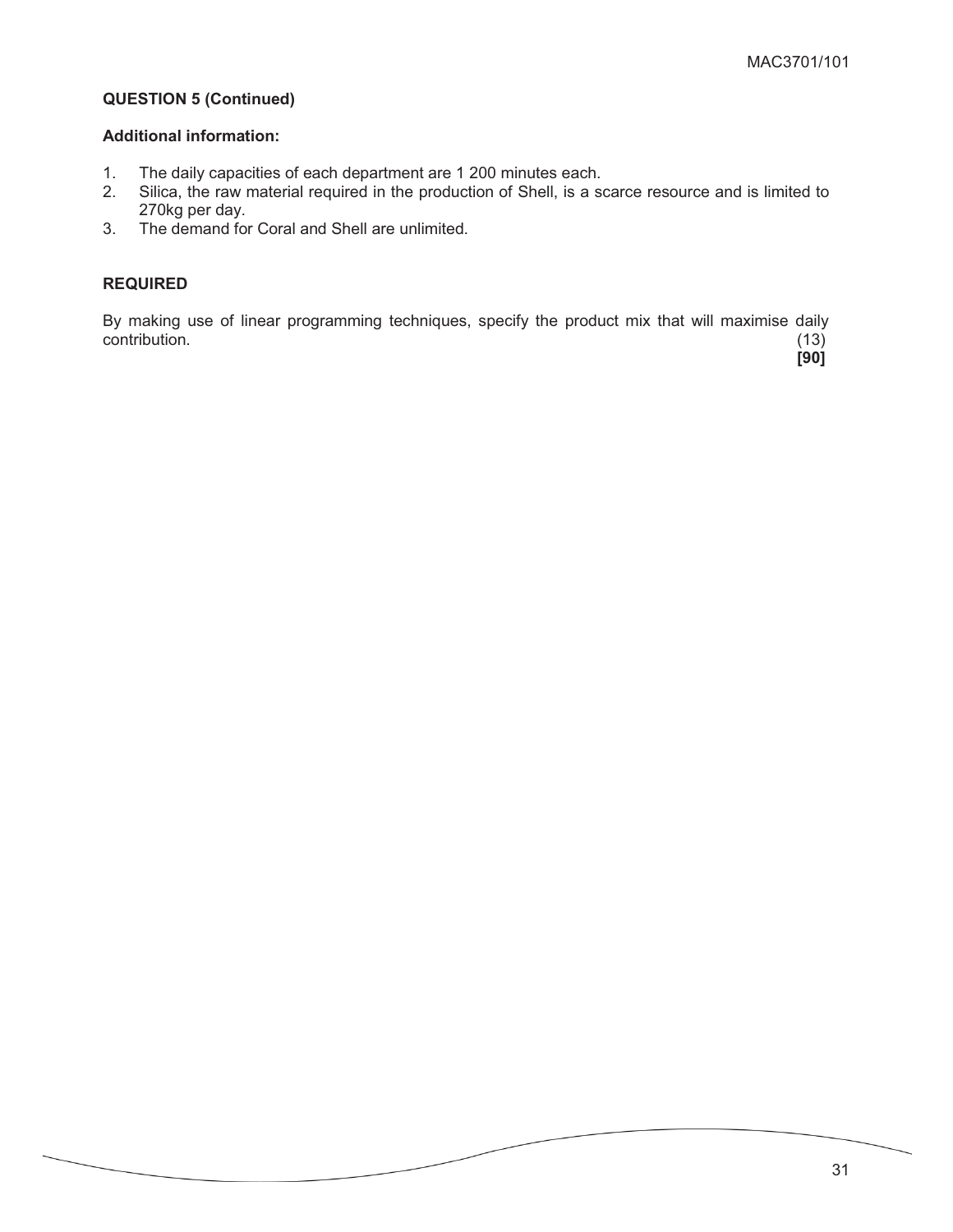### **ANNEXURE E ASSIGNMENT 03/2014 FIRST SEMESTER**

### *THIS ASSIGNMENT MUST BE COMPLETED IF YOU ARE REGISTERED FOR THE FIRST SEMESTER.*

This assignment must be completed on the mark-reading sheet supplied. Mark-reading sheets may be submitted either by post or electronically via *my*Unisa. Please refer to the *My STUDIES @ Unisa* brochure on how to use and complete a mark-reading sheet or to paragraph 6.6 of this tutorial letter to submit the assignment through *my*Unisa.

Please remember to enter the **correct** unique number of the assignment on the mark-reading sheet.

### **DUE DATE: SEMESTER 1: 22 April 2014**

### **UNIQUE NUMBER: 351021**

### **Assignment 03/2013 FIRST SEMESTER**

This assignment consists of 10 multiple choice questions. Each question must be considered independently, unless specific reference is made to information in another question. Each question has only one correct answer.

 **The following information must be used for purposes of answering questions 1 and 2, bearing in mind that questions must be considered independently from one another.** 

### **Mango (Pty) Ltd**

**Statement of comprehensive and other income for the year ended 28 February 2014** 

|                                 | R       |
|---------------------------------|---------|
| Sales (90 000 units)            | 900 00  |
| Less: Cost of sales             | 561 000 |
| Direct material                 | 135 000 |
| Direct labour                   | 270 000 |
| Manufacturing overheads         |         |
| - Variable                      | 36 000  |
| Fixed                           | 120 000 |
| Gross profit                    | 339 000 |
| Less: Operating expenses        | 364 600 |
| Selling expenses                |         |
| Variable (sales commission)     | 90 000  |
| Fixed                           | 134 000 |
| Advertising                     | 50 000  |
| Salaries                        | 84 000  |
| Administrative expenses (fixed) | 140 000 |
| <b>Net loss</b>                 | 25 000  |

It has been established that sales can be influenced by increasing or decreasing the amount spent on advertising.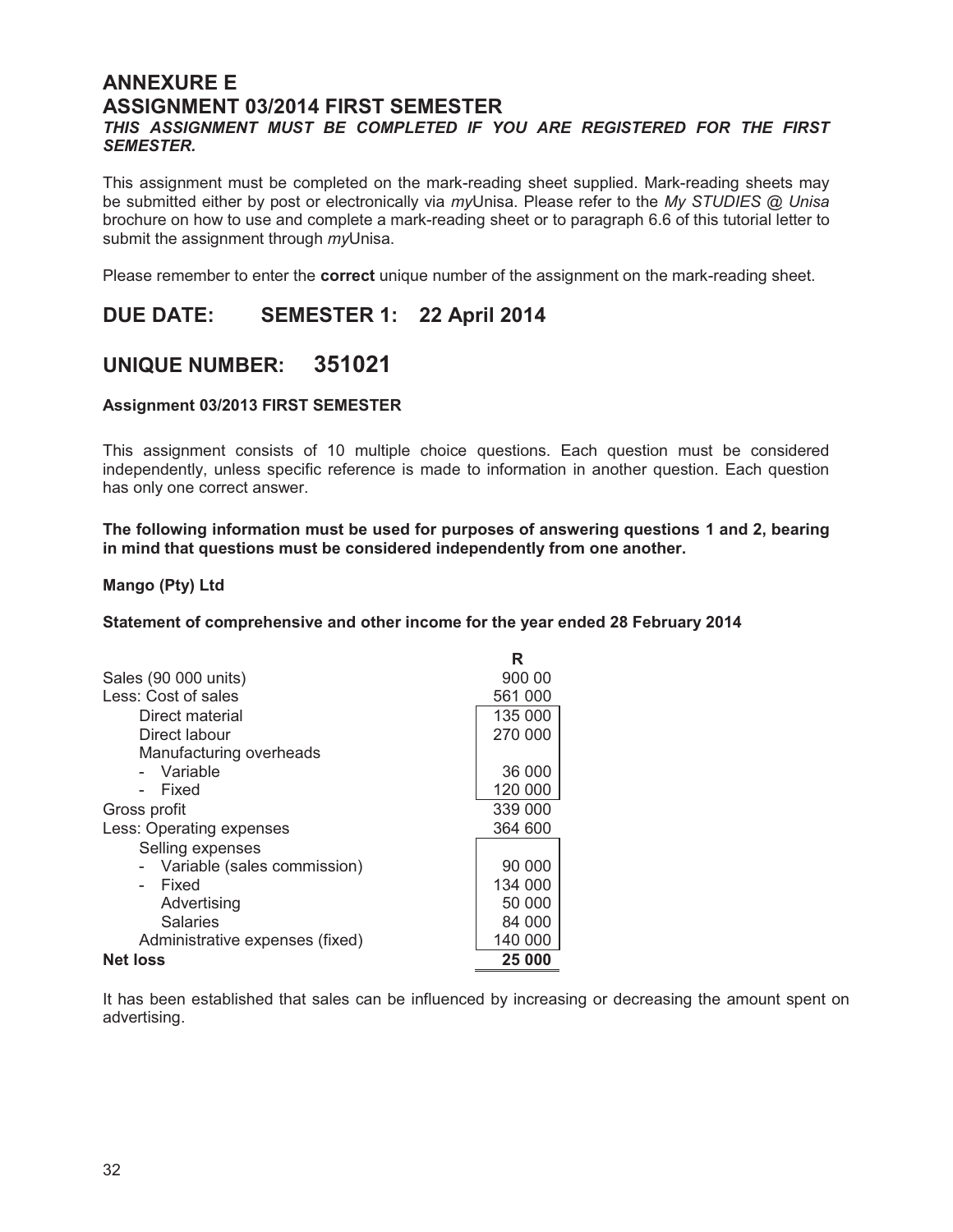The break even sales in units are:

- (1) 96 098 units
- (2) 90 000 units
- (3) 77 255 units
- (4) 61 952 units
- (5) None of the above options

### **QUESTION 2**

The amount by which advertising can be increased in order to increase the sales volume from 90 000 units to 150 000 units, and to make a simultaneous profit of 5%, based on turnover is:

- (1) R540 000
- (2) R394 000
- $(3)$  R160 000
- (4) R146 000
- (5) None of the above options

#### **The following information must be used for purposes of answering questions 3 and 4, bearing in mind that sub-questions must be considered independently from one another:**

Optispec Limited manufactures spectacle frames. The following information relates to January 2014:

| <b>Products</b> | <b>Budgeted</b><br>sales<br>units | <b>Budgeted</b><br>$in$   production<br>cost per unit | <b>Budgeted</b><br>selling price $ $ in units<br>per unit | Actual sales   Actual sales | revenue                |
|-----------------|-----------------------------------|-------------------------------------------------------|-----------------------------------------------------------|-----------------------------|------------------------|
| SpecWise        | 700                               | R <sub>1</sub> 200                                    | R1 800                                                    | 650                         | R1 131 000             |
| EveWizz         | 300                               | R3 500                                                | R <sub>5</sub> 250                                        | 500                         | R <sub>2</sub> 490 000 |

### **QUESTION 3**

Calculate the sales mix variance, for the purpose of reconciling sales, based on sales revenue. (Round all calculations to the nearest rand and nearest complete unit)

- (1) R997 500 Unfavourable
- (2) R174 000 Unfavourable
- (3) RNil
- (4) R534 750 Favourable
- (5) None of the above options

### **QUESTION 4**

Calculate the sales price variance.

- (1) R1 422 000 Favourable
- (2) R41 100 Unfavourable
- (3) R174 000 Unfavourable
- (4) R 1 243 500 Unfavourable
- (5) None of the above options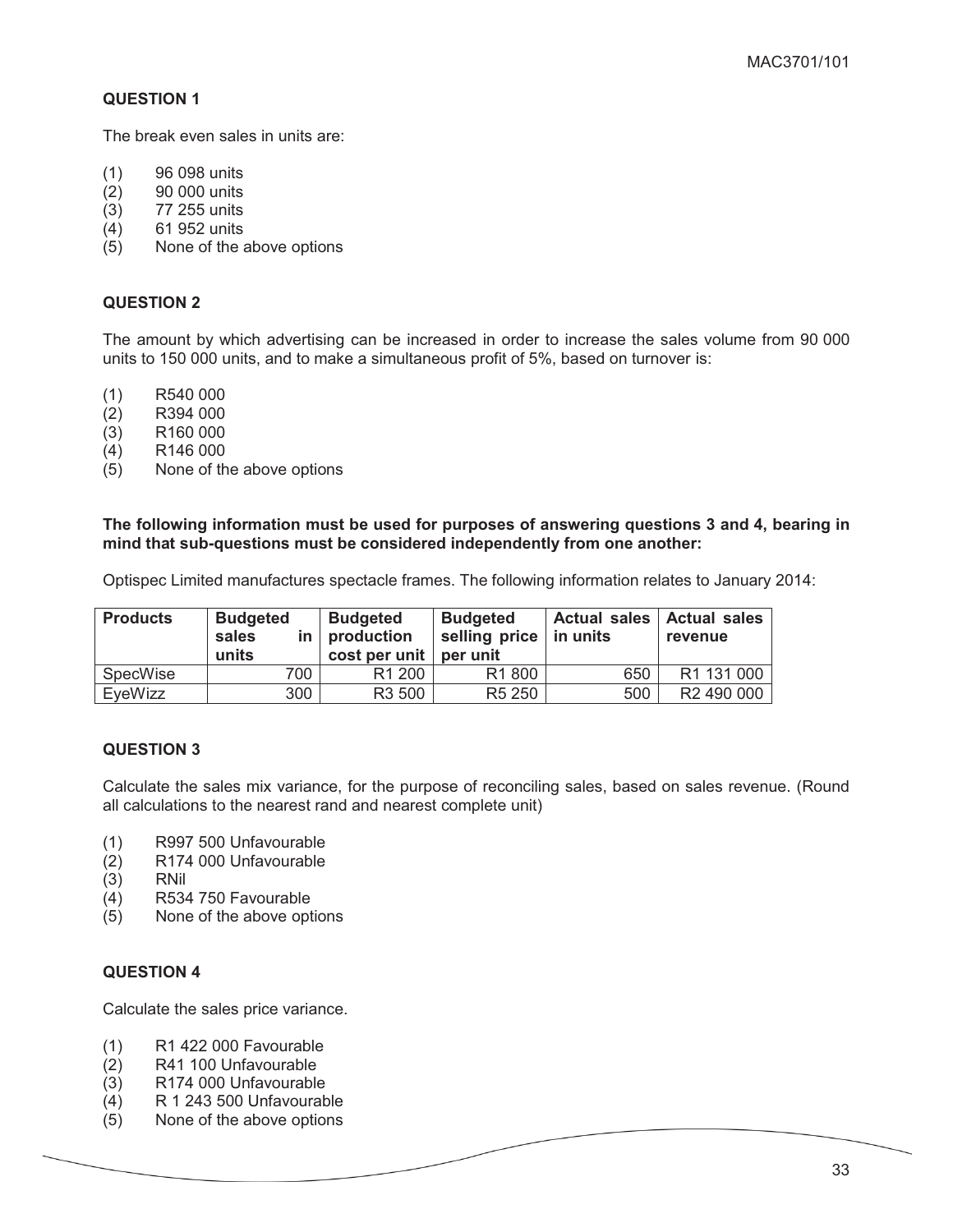### **The following information must be used for purposes of answering questions 5 and 6, bearing in mind that questions must be considered independently from one another.**

Branjo Limited produces joint products Bran and Jo with by-product Li. The following information applies:

|                     | <b>Production</b> | <b>Sales</b> | <b>Selling</b><br>price per |  |
|---------------------|-------------------|--------------|-----------------------------|--|
|                     | (tons)            | (tons)       | ton                         |  |
| <b>Product Bran</b> | 1 200             | 1 200        | R <sub>80</sub>             |  |
| Product Jo          | 800               |              |                             |  |
| Product Li          | 500               | 500          | R <sub>50</sub>             |  |

### **Additional information:**

- 1. Raw materials of R45 000 and conversion costs of R55 000 make up the joint costs.
- 2. Product Jo was converted to product Li at a cost of R15 000.
- 3. There was no opening or closing inventory.

### **QUESTION 5**

The journal entry for the sale of the by-product Li is:

- (1) Dr Bank; Cr Inventory Li with R10 000
- (2) Dr Inventory Li; Cr Bank with R10 000
- (3) Dr Bank; Cr Inventory Li with R25 000
- (4) Dr Inventory Li; Cr Bank with R25 000
- (5) None of the above options

### **QUESTION 6**

Which one of the following statements is **false?**

- (1) The joint costs allocated to products Bran and Jo will be R115 000.
- (2) The joint costs allocated to products Bran and Jo will be R100 000.
- (3) The joint costs allocated to products Bran and Jo will be R90 000.
- (4) The joint costs allocated to products Bran and Jo will be R15 000.
- (5) None of the above options

### **The following information must be used for purposes of answering questions 7 and 8, bearing in mind that sub-questions must be considered independently from one another:**

Blue Crane Limited is currently considering a special project. The managing director has provided you with the following information relating to the two (2) types of material required for the project:

| <b>Material</b> | <b>Number of</b><br>units<br>required for<br>the contract | <b>Number of</b><br>units<br>currently in<br>stock | <b>Purchase</b><br>price per<br>unit<br>currently in<br>stock | <b>Current</b><br>purchase<br>price per<br>unit | <b>Current</b><br>resale price |
|-----------------|-----------------------------------------------------------|----------------------------------------------------|---------------------------------------------------------------|-------------------------------------------------|--------------------------------|
|                 |                                                           |                                                    | (R)                                                           | (R)                                             | (R)                            |
|                 | 360                                                       | 480                                                | 100                                                           | 108                                             | 90                             |
| B               | 1500                                                      | 750                                                | 250                                                           | 220                                             | 180                            |

Material A is in regular use by the company. Material B is of a specialised nature and has no foreseeable use in the business.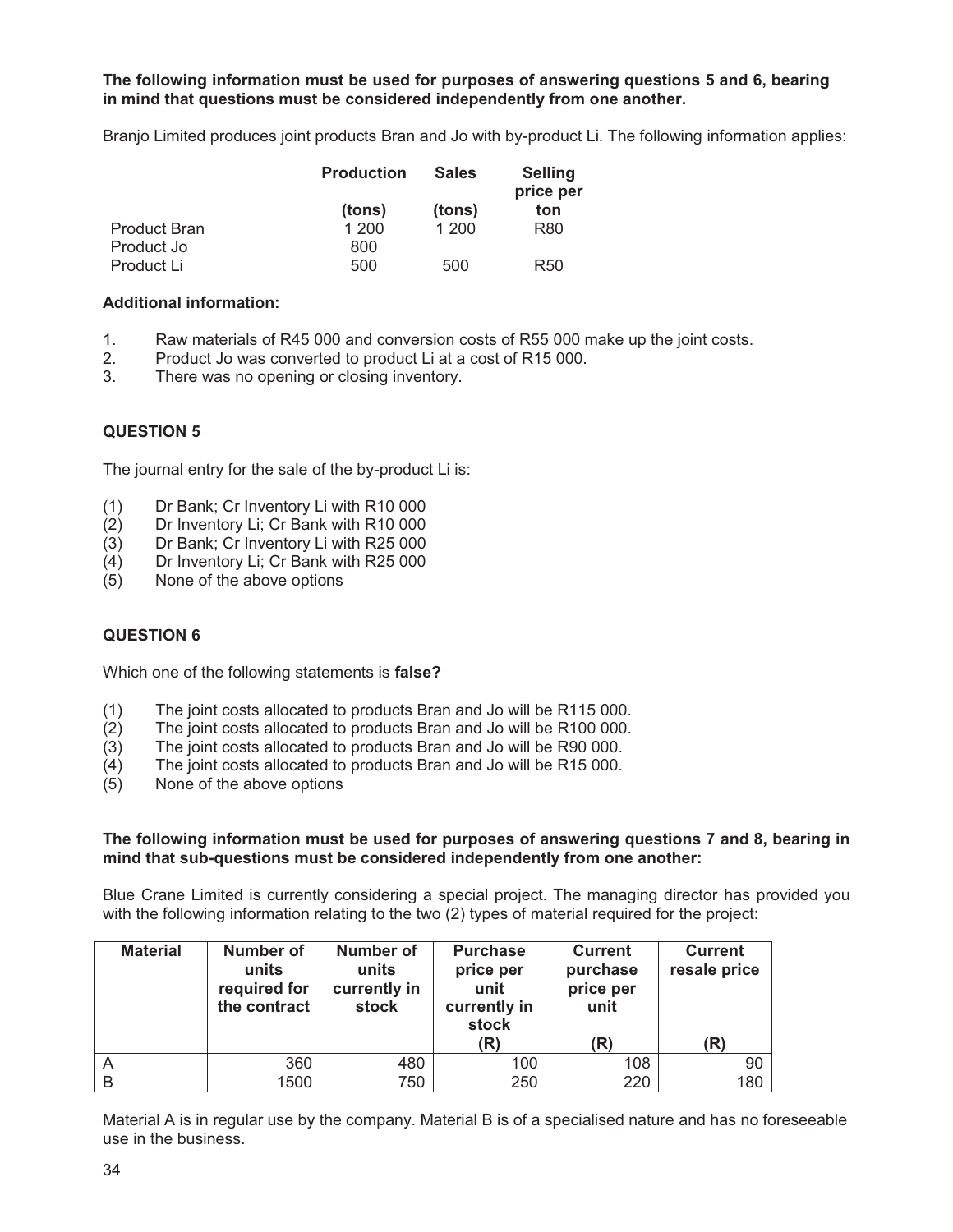In deciding on the viability of the special project, the relevant cost for material A would be:

- (1) R32 400
- (2) R36 000
- (3) R38 880
- (4) R48 000
- (5) None of the above options

### **QUESTION 8**

The relevant cost for Material B would be:

- (1) R165 000
- (2) R300 000
- (3) R330 000
- (4) R352 500
- (5) None of the above options

### **QUESTION 9**

A responsibility centre in which a manager is responsible for sales revenues, costs as well capital investment decisions is a(n):

- (1) Cost or expense centre
- (2) Revenue centre
- (3) Profit centre
- (4) Investment centre
- (5) None of the above options

### **QUESTION 10**

Consider the following statements:

- 1. A regression equation identifies an estimated relationship between a dependent variable and one or more independent variables.
- 2. The least-squares method is a mathematical method of determining the regression line of best fit.
- 3. The correlation coefficient (r) represents the degree of association between two variables, such as cost and activity.
- 4. A cost function is normally only valid within the range of the actual observations that were used to establish the cost function equation.

Which of the above statements is **true?** 

- (1) All of the above statements
- (2) Statements 1 and 2
- (3) Statement 1, 2 and 3
- (4) Statements 2, 3 and 4
- (5) None of the above options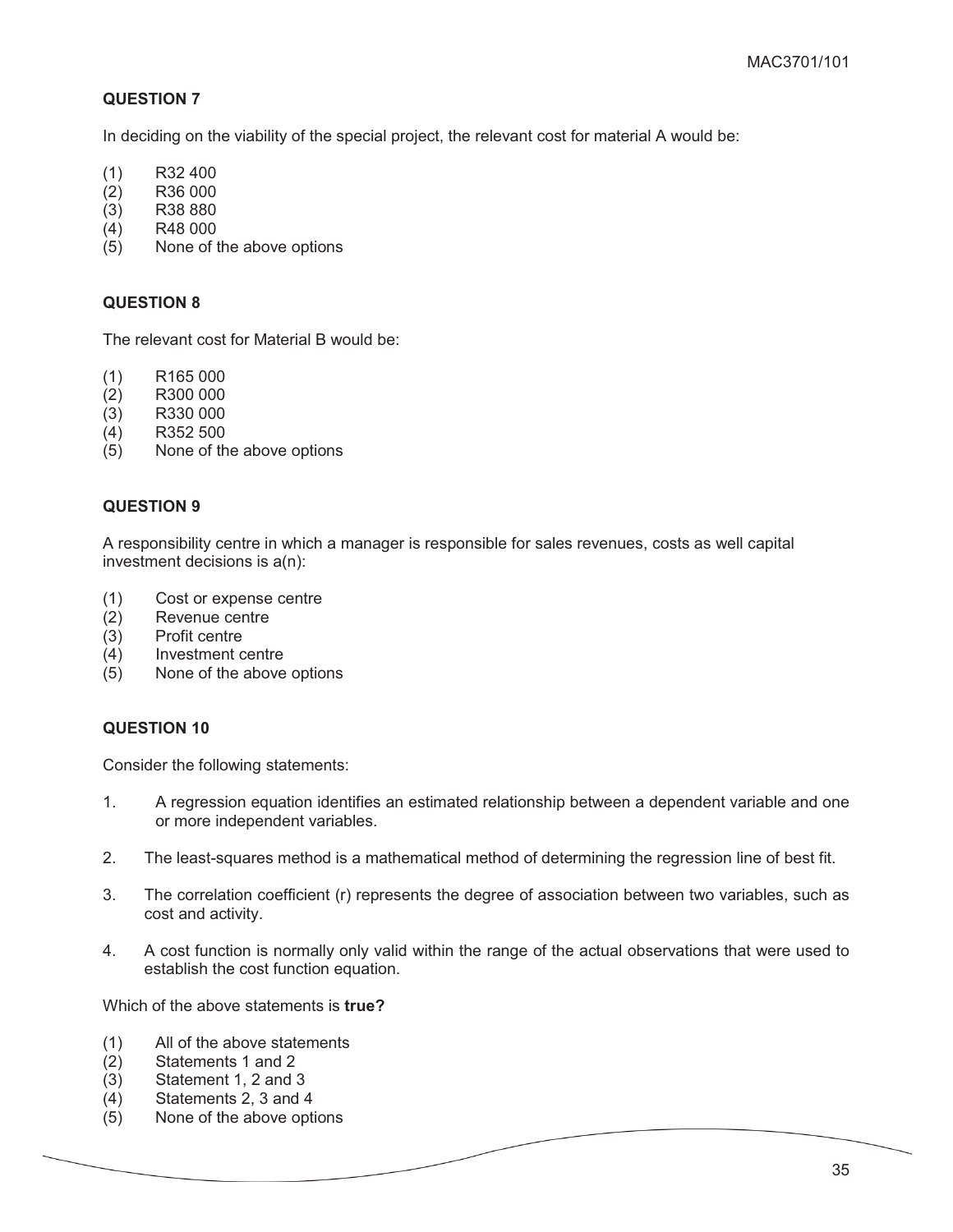### **ANNEXURE F ASSIGNMENT 03/2014 SECOND SEMESTER**

### *THIS ASSIGNMENT MUST BE COMPLETED IF YOU ARE REGISTERED FOR THE SECOND SEMESTER.*

This assignment must be completed on the mark-reading sheet supplied. Mark-reading sheets may be submitted either by post or electronically via *my*Unisa. Please refer to the *My STUDIES* @ Unisa brochure on how to use and complete a mark-reading sheet or to paragraph 6.6 of this tutorial letter to submit the assignment through *my*Unisa.

Please remember to enter the **correct** unique number of the assignment on the mark-reading sheet.

### **DUE DATE: SEMESTER 1: 29 September 2014**

### **UNIQUE NUMBER: 351478**

### **Assignment 03/2013 SECOND SEMESTER**

This assignment consists of 10 multiple choice questions. Each question must be considered independently, unless specific reference is made to information in another question. Each question has only one correct answer.

### **The following information must be used for purposes of answering questions 1 and 2, bearing in mind that questions must be considered independently from one another.**

The following budgeted information relates to Tanugo Plc:

|                        | <b>Product TA</b> | <b>Product NU</b> | <b>Product GO</b>   |
|------------------------|-------------------|-------------------|---------------------|
| Sales in units         | 10 000            | 20 000            | 25 000              |
| Selling price per unit | R <sub>180</sub>  | R <sub>120</sub>  | R <sub>100</sub>    |
| Variable cost per unit | R90               | R <sub>64</sub>   | R60                 |
| Direct fixed costs     | R80 000           | R65 000           | R <sub>50</sub> 000 |

Common fixed costs amount to R825 000.

### **QUESTION 1**

The budgeted profit for Product GO is:

- (1) R820 000
- (2) R950 000
- (3) R1 000 000
- (4) R1 055 000
- (5) None of the above options

### **QUESTION 2**

The total budgeted profit for Tanugo Plc is:

- (1) R3 680 000
- (2) R3 020 000
- (3) R2 825 000
- (4) R2 000 000
- (5) None of the above options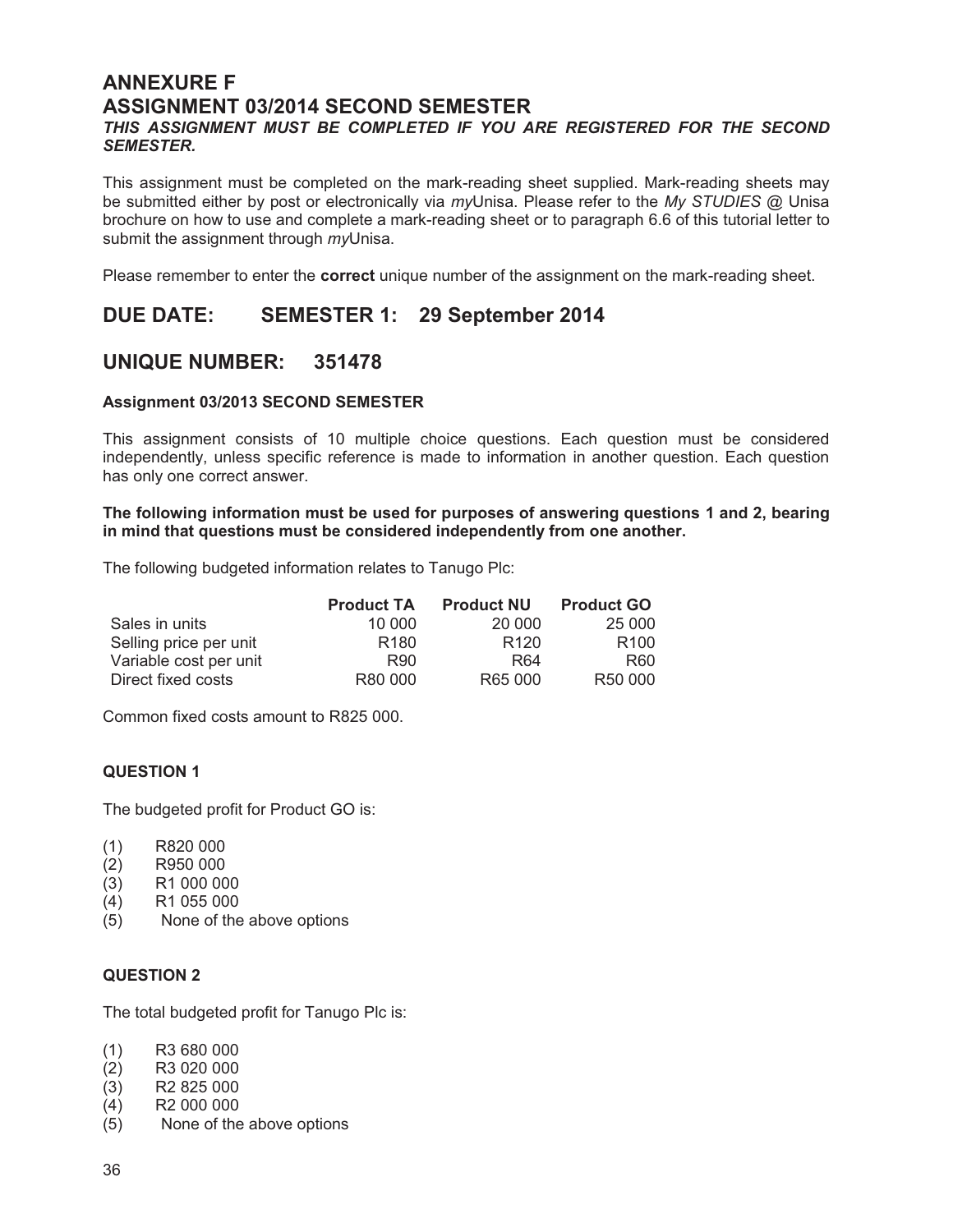#### **The following information must be used for purposes of answering questions 3 and 4, bearing in mind that questions must be considered independently from one another.**

The following information was obtained from Dango Limited for the year ended 31 May 2014 about two of its subsidiaries:

|             | Dan CC  | Goli Ltd  |  |
|-------------|---------|-----------|--|
|             | R       | R         |  |
| Net profit  | 500 000 | 1 200 000 |  |
| Fixed costs | 180 000 | 900 000   |  |

### **QUESTION 3**

Which one of the following statements is correct?

- (1) The contribution of Dan CC is R3 000 000
- (2) The contribution of Goli Ltd is R700 000
- (3) The contribution of Dan CC is R500 000
- (4) The operating leverage of Dan CC is 2,50
- (5) The operating leverage of Dan CC is 1,40

### **QUESTION 4**

Which one of the following statements is correct?

- (1) Dan CC is more at risk to negative market changes because it has a lower profit.
- (2) Dan CC is more at risk to negative market changes because it has a lower operating leverage.
- (3) Dan CC is more at risk to negative market changes because it has both a lower operating leverage and a lower profit.
- (4) Goli Ltd is more at risk to negative market changes because it has a higher profit.
- (5) Goli Ltd is more at risk to negative market changes because it has a higher operating leverage.

#### **The following information must be used for purposes of answering questions 5 and 6, bearing in mind that questions must be considered independently from one another.**

The raw material specification for product Toy shows that 2 units of Toy can be manufactured from the following mixture of raw materials:

| <b>Raw material</b> | <b>Quantity required</b><br>(Kg) | Standard cost per   Total material cost<br>Kg | (R)  |
|---------------------|----------------------------------|-----------------------------------------------|------|
| Rubber              | .5                               | 5,00                                          | .50  |
| Plastic             | 0.5                              | 2,00                                          | 1,00 |
|                     | 2,0                              |                                               | 8,50 |

During a particular production run, the following results were obtained:

Raw material used:<br>Rubber 1800 1 800 kg Plastic 2 200 kg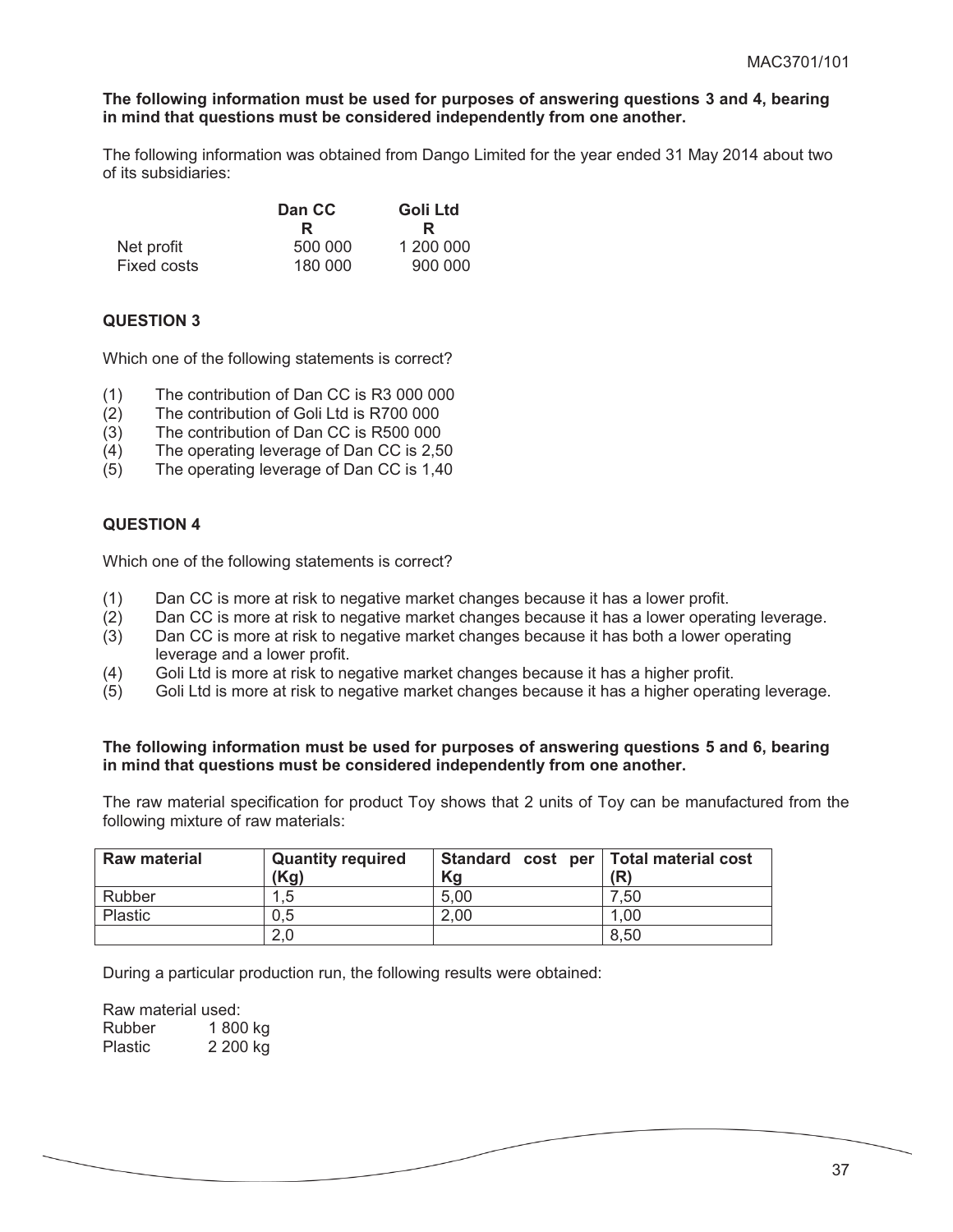Which one of the following alternatives represents the raw material mixture variance?

- (1) R3 600 Unfavourable
- (2) R5 550 Unfavourable
- (3) R3 600 Favourable
- (4) R7 800 Favourable
- (5) None of the above options

### **QUESTION 6**

Three thousand (3 000) units (Toys) were completed during the production run. Which one of the following alternatives represents the raw material yield variance?

- (1) R650 Unfavourable
- (2) R4 250 Unfavourable
- (3) R6 500 Unfavourable
- (4) R10 750 Unfavourable
- (5) None of the above options

### **QUESTION 7**

Consider the following statements:

- 1. The mission of an organisation describes in very general terms the broad purpose and reason for an organisations existence.
- 2. Strategic planning begins with the specification of objectives towards which future operations should be directed.
- 3. Corporate objectives relate to the specific objectives of individual units within the organisation, such as a division or one company within a holding company.
- 4. Unit objectives are normally set for the organisation as a whole and are then translated into corporate objectives.

Which of the above statements is **true?** 

- (1) All of the above statements
- (2) Statements 1 and 2
- (3) Statement 1, 2 and 3
- (4) Statements 1, 2 and 4
- (5) None of the above options

### **QUESTION 8**

Which one of the following is not considered as a holding cost?

- (1) Incremental material holding costs
- (2) Cost of obsolescence and deterioration of inventory
- (3) Opportunity cost of investment in inventories
- (4) Incremental cost of placing an order
- (5) None of the above options